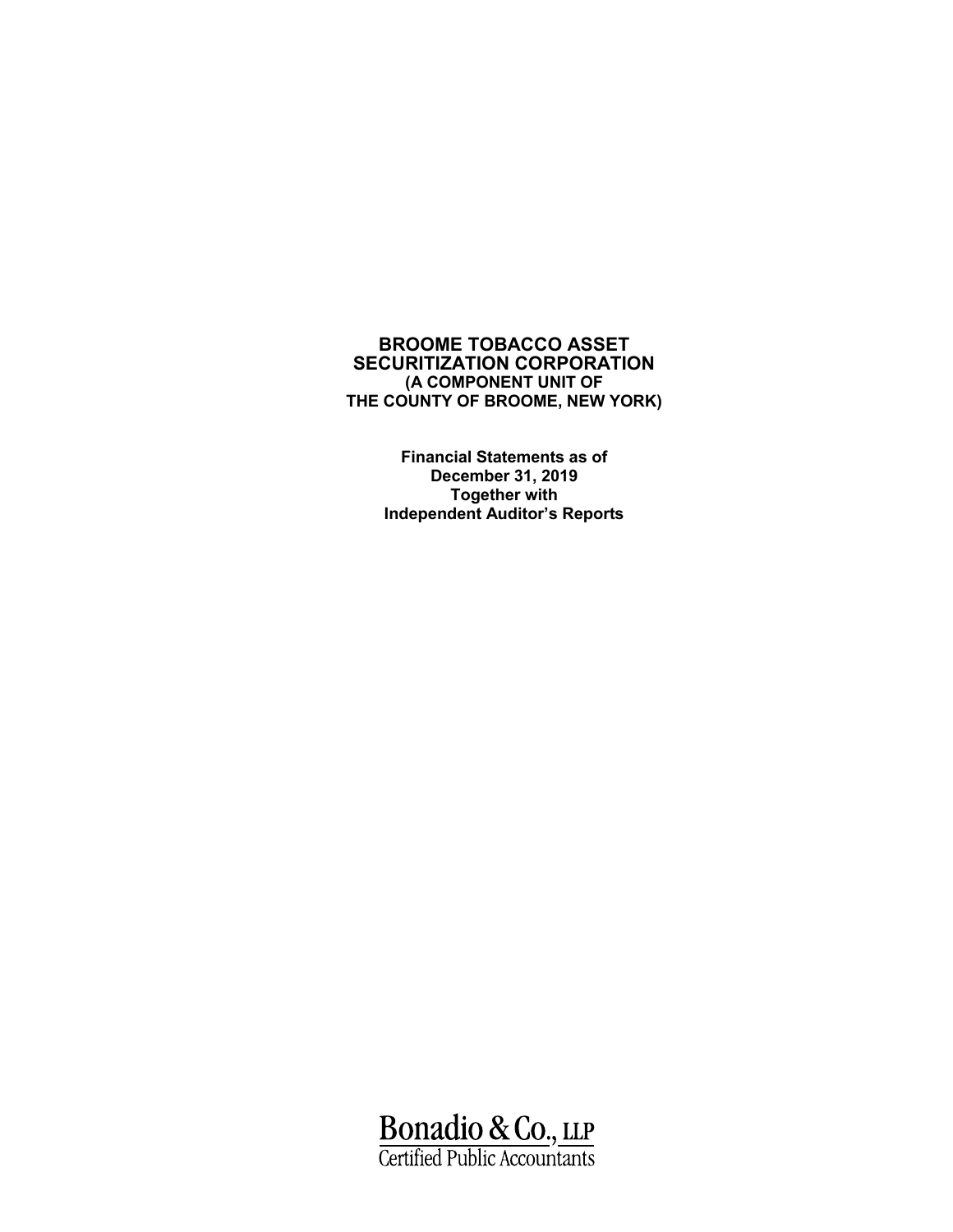# **TABLE OF CONTENTS**

|                                                                                                                                                                                            | Page |
|--------------------------------------------------------------------------------------------------------------------------------------------------------------------------------------------|------|
|                                                                                                                                                                                            | 1    |
| MANAGEMENT'S DISCUSSION AND ANALYSIS (UNAUDITED)                                                                                                                                           | 3    |
| <b>BASIC FINANCIAL STATEMENTS:</b>                                                                                                                                                         |      |
|                                                                                                                                                                                            | 8    |
| Statement of Revenues, Expenditures and Change in Fund                                                                                                                                     | 9    |
|                                                                                                                                                                                            | 10   |
| INDEPENDENT AUDITOR'S REPORT ON INTERNAL CONTROL OVER FINANCIAL<br>REPORTING AND ON COMPLIANCE AND OTHER MATTERS BASED ON AN AUDIT<br>OF FINANCIAL STATEMENTS PERFORMED IN ACCORDANCE WITH | 22   |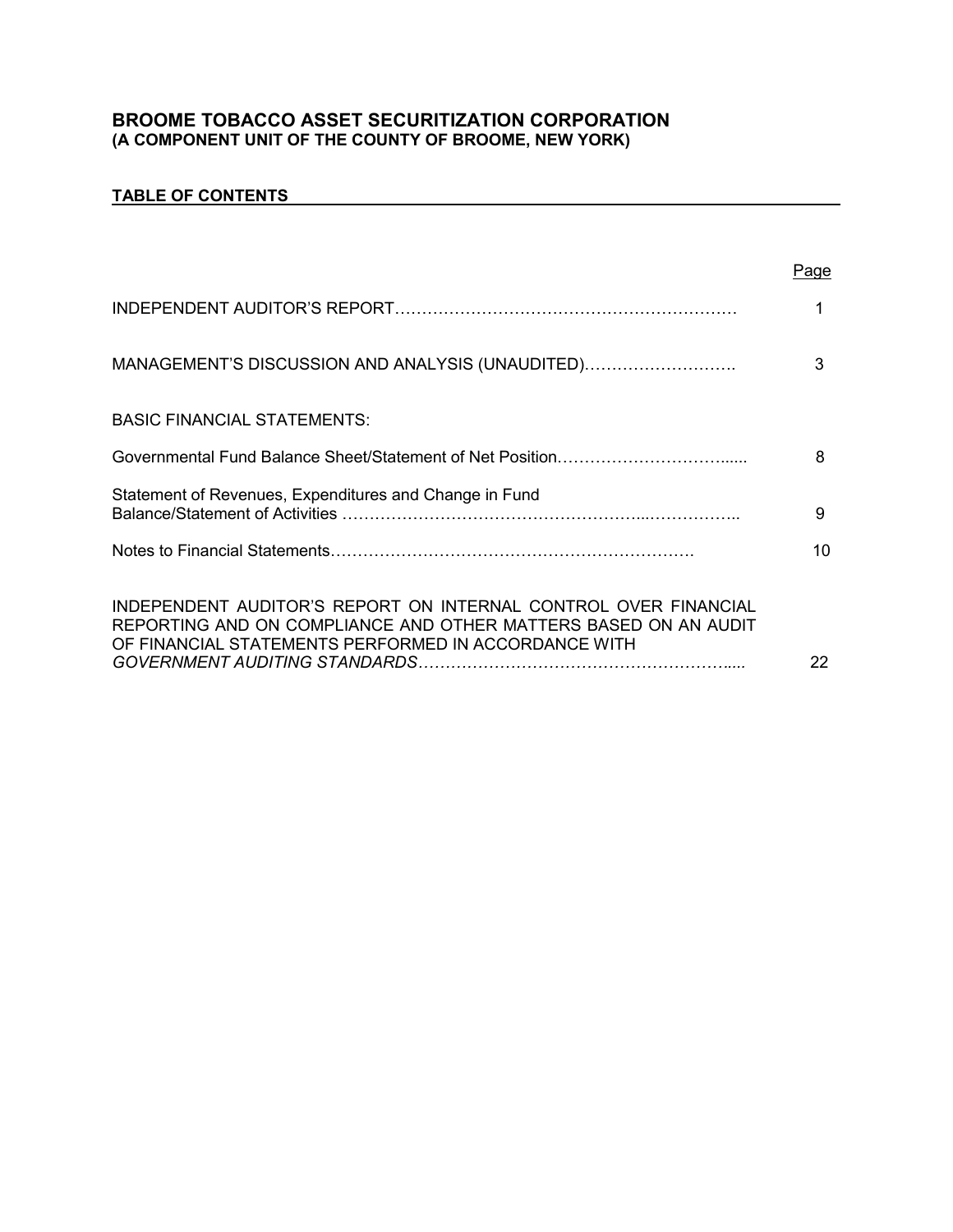### **INDEPENDENT AUDITOR'S REPORT**

April 20, 2020

To the Board of Directors Broome Tobacco Asset Securitization Corporation:

#### **Report on the Financial Statements**

We have audited the accompanying financial statements of the governmental activities and the major fund of Broome Tobacco Asset Securitization Corporation (Broome TASC), a component unit of the County of Broome, New York, as of and for the year ended December 31, 2019, and the related notes to the financial statements, which collectively comprise Broome TASC's basic financial statements as listed in the table of contents.

#### *Management's Responsibility for the Financial Statements*

Management is responsible for the preparation and fair presentation of these financial statements in accordance with accounting principles generally accepted in the United States of America; this includes the design, implementation, and maintenance of internal control relevant to the preparation and fair presentation of financial statements that are free from material misstatement, whether due to fraud or error.

#### *Auditor's Responsibility*

Our responsibility is to express opinions on these financial statements based on our audit. We conducted our audit in accordance with auditing standards generally accepted in the United States of America and the standards applicable to financial audits contained in *Government Auditing Standards*, issued by the Comptroller General of the United States. Those standards require that we plan and perform the audit to obtain reasonable assurance about whether the financial statements are free from material misstatement.

An audit involves performing procedures to obtain audit evidence about the amounts and disclosures in the financial statements. The procedures selected depend on the auditor's judgment, including the assessment of the risks of material misstatement of the financial statements, whether due to fraud or error. In making those risk assessments, the auditor considers internal control relevant to the entity's preparation and fair presentation of the financial statements in order to design audit procedures that are appropriate in the circumstances, but not for the purpose of expressing an opinion on the effectiveness of the entity's internal control. Accordingly, we express no such opinion. An audit also includes evaluating the appropriateness of accounting policies used and the reasonableness of significant accounting estimates made by management, as well as evaluating the overall presentation of the financial statements.

We believe that the audit evidence we have obtained is sufficient and appropriate to provide a basis for our audit opinions.

6 Wembley Court Albany, New York 12205 p (518) 464-4080 f (518) 464-4087

www.bonadio.com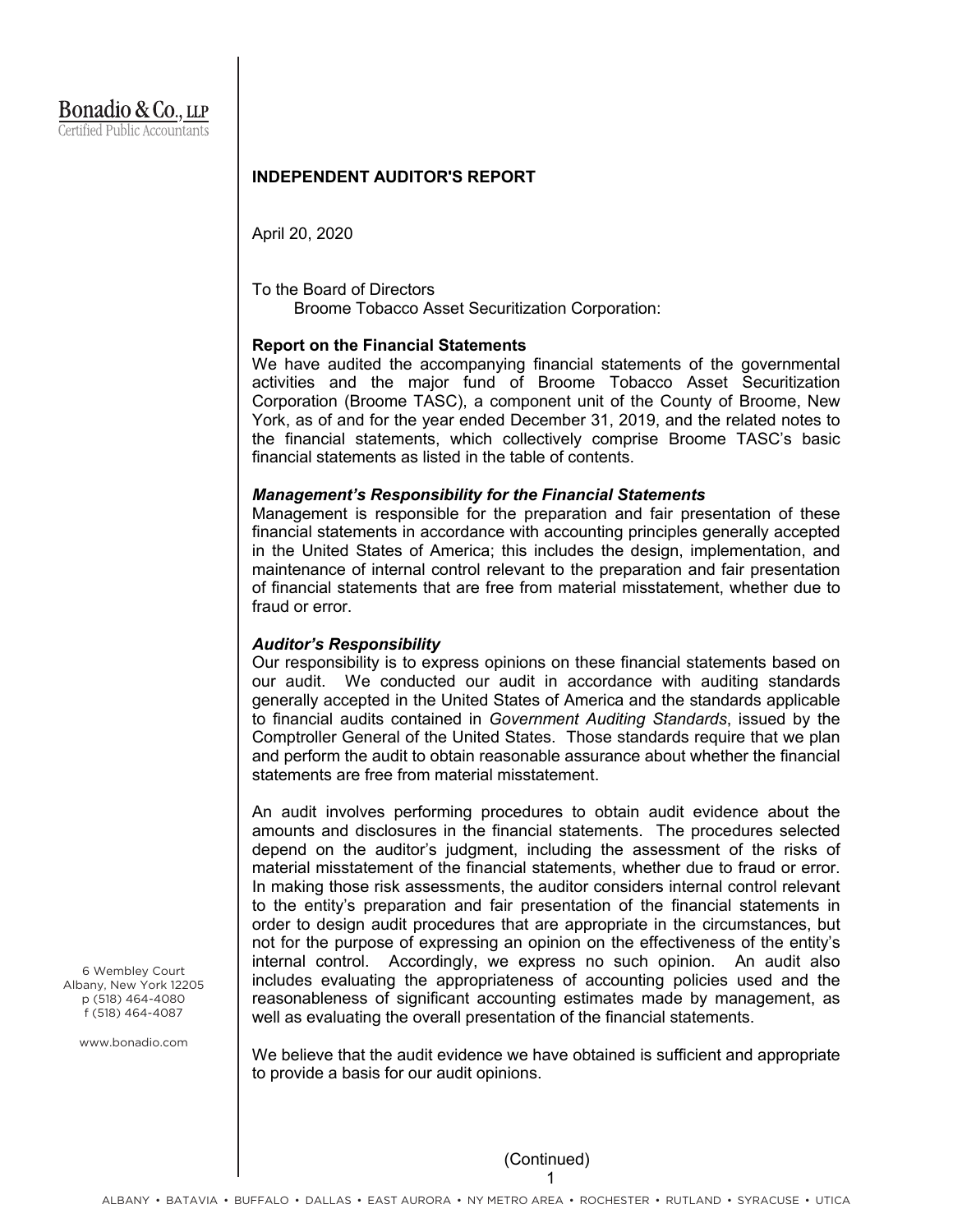#### **INDEPENDENT AUDITOR'S REPORT** (Continued)

#### *Opinions*

In our opinion, the financial statements referred to above present fairly, in all material respects, the respective financial position of the governmental activities and the major fund of Broome Tobacco Asset Securitization Corporation, as of December 31, 2019, and the respective changes in financial position for the year then ended in accordance with accounting principles generally accepted in the United States of America.

#### **Report on Required Supplementary Information**

Accounting principles generally accepted in the United States of America require that the management's discussion and analysis be presented to supplement the basic financial statements. Such information, although not a part of the basic financial statements, is required by the Governmental Accounting Standards Board, who considers it to be an essential part of financial reporting for placing the basic financial statements in an appropriate operational, economic, or historical context. We have applied certain limited procedures to the required supplementary information in accordance with auditing standards generally accepted in the United States of America, which consisted of inquiries of management about the methods of preparing the information and comparing the information for consistency with management's responses to our inquiries, the basic financial statements, and other knowledge we obtained during our audit of the basic financial statements. We do not express an opinion or provide any assurance on the information because the limited procedures do not provide us with sufficient evidence to express an opinion or provide any assurance.

#### **Other Reporting Required by** *Government Auditing Standards*

In accordance with *Government Auditing Standards*, we have also issued our report dated April 20, 2020 on our consideration of Broome TASC's internal control over financial reporting, and on our tests of its compliance with certain provisions of laws, regulations, contracts, and other matters. The purpose of that report is solely to describe the scope of our testing of internal control over financial reporting and compliance and the results of that testing, and not to provide an opinion on the effectiveness of Broome TASC's internal control over financial reporting or on compliance. That report is an integral part of an audit performed in accordance with *Government Auditing Standards* in considering Broome TASC's internal control over financial reporting and compliance.

Bonadio & Co., LLP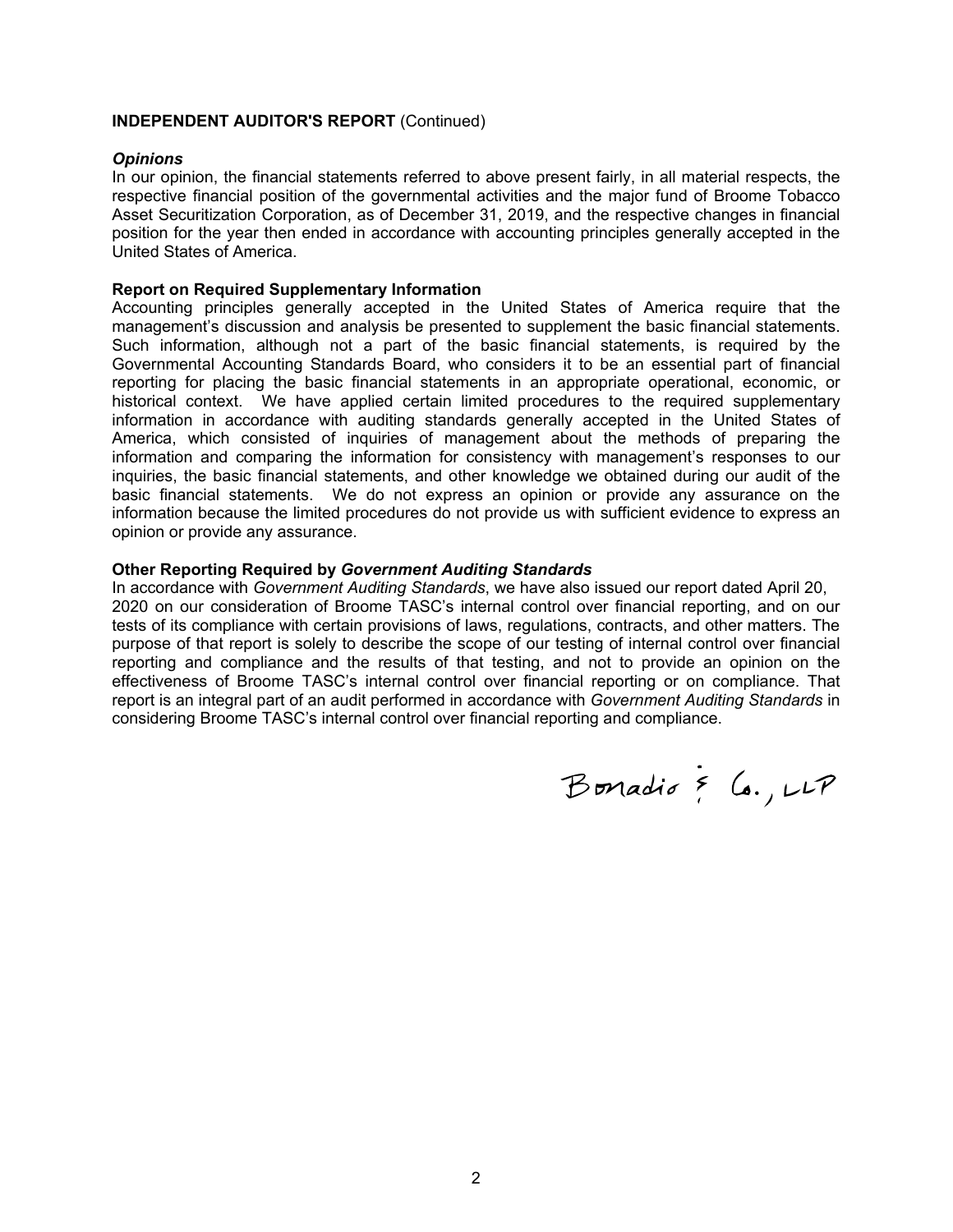### **MANAGEMENT'S DISCUSSION AND ANALYSIS (UNAUDITED) FOR THE YEAR ENDED DECEMBER 31, 2019**

Our discussion and analysis of Broome Tobacco Asset Securitization Corporation's (Broome TASC) financial performance provides an overview of Broome TASC's financial activities during 2019. It should be read in conjunction with the financial statements and their associated notes that follow this section to properly evaluate Broome TASC's financial position. The financial statements present only the information for the year ended December 31, 2019.

# **FINANCIAL HIGHLIGHTS**

As discussed further in the notes to the financial statements, Broome TASC was formed to acquire from the County of Broome, New York (the County), all future right, title and interest in the Tobacco Settlement Revenues (TSRs) under the Master Settlement Agreement (MSA) with respect to tobacco related litigation among various states and participating manufacturers. Broome TASC is a component unit of Broome County and, accordingly, is included in the County's financial statements as a blended component unit. Broome TASC is classified as a special-purpose government and consists of one governmental fund. The fund and government-wide financial statements are presented together and include a reconciliation of the individual line items between the two statement types in a separate column.

# **USING THIS ANNUAL REPORT**

This annual report consists of a set of financial statements and corresponding notes. The statement of net position and statement of activities provide information about Broome TASC's activity and present a long-term view of Broome TASC's finances. The fund financial statements tell how the governmental activity's services were financed in the short term as well as what remains for future spending.

# **OVERVIEW OF THE FINANCIAL STATEMENTS**

# **Government-wide Financial Statements**

Broome TASC presents its government-wide financial statements as the statement of net position and the statement of activities. These include all assets and liabilities using the accrual basis of accounting, which is similar to the accounting used by most private-sector companies. All of the current year's revenues and expenses are taken into account regardless of when cash is received or paid.

These two statements report Broome TASC's net position and changes in them. You can think of Broome TASC's net position, the difference between assets and liabilities, as one way to measure Broome TASC's financial health or financial position. Over time, increases or decreases in Broome TASC's net position is one indicator of whether its financial health is improving or deteriorating.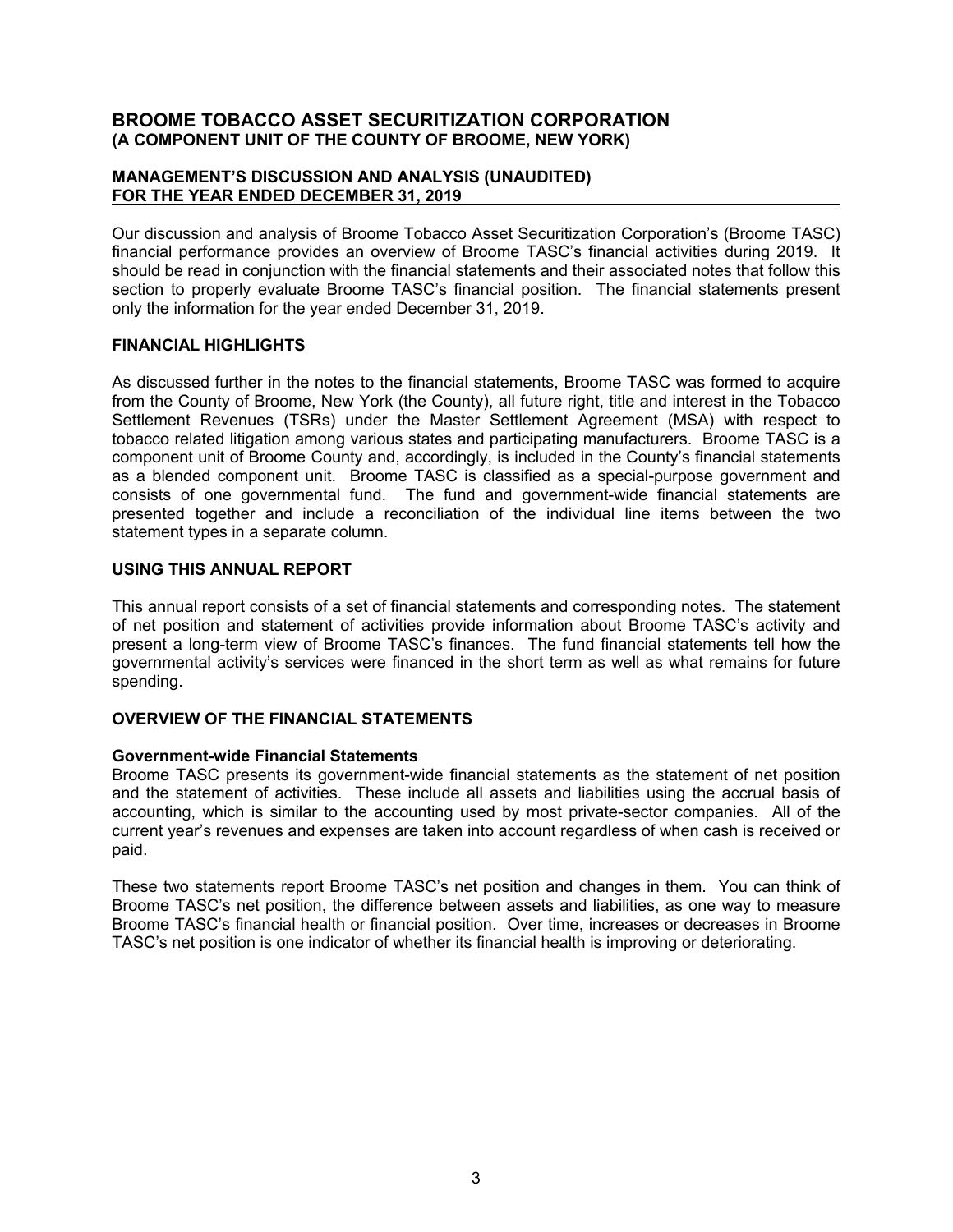#### **Government-wide Financial Statements (Continued)**

Below is a condensed version of the government-wide financial statements for the years ended December 31, 2019 and 2018.

# **Condensed Statement of Net Position**

|                                     | 2019 |                | 2018 |                | \$ Change     | % Change |
|-------------------------------------|------|----------------|------|----------------|---------------|----------|
| <b>Assets</b>                       |      |                |      |                |               |          |
| Cash and cash equivalents           | \$   | 65,692         | \$   | 64,282         | \$<br>1.410   | 2%       |
| Other current assets                |      | 4,106          |      | 3,550          | 556           | 16%      |
| Non-current - restricted assets     |      | 5,676,736      |      | 5,673,592      | 3,144         | $0\%$    |
| Total assets                        |      | 5,746,534      |      | 5,741,424      | 5,110         | 0%       |
| <b>Liabilities</b>                  |      |                |      |                |               |          |
| Accounts and accrued expenses       |      | 192,360        |      | 194,146        | (1,786)       | -1%      |
| Due to primary government           |      | 2,993          |      |                | 2,993         |          |
| Bonds payable - due within one year |      | 395,000        |      | 285,000        | 110,000       | 39%      |
| Bonds payable - due after one year  |      | 52,638,465     |      | 52,989,242     | (350,777)     | -1%      |
| <b>Total liabilities</b>            |      | 53,228,818     |      | 53,468,388     | (239, 570)    | $0\%$    |
| Deferred Inflows of resources       |      |                |      |                |               |          |
| Deferred gain on defeasance         |      | 10,400,870     |      | 10,731,932     | (331,062)     | $-3%$    |
| <b>Net Position</b>                 |      |                |      |                |               |          |
| Restricted for debt service         |      | 5,676,736      |      | 5,673,592      | 3,144         | $0\%$    |
| Unrestricted net deficit            |      | (63,559,890)   |      | (64,132,488)   | 572,598       | $-1\%$   |
| Total net position                  | \$   | (57, 883, 154) | \$   | (58, 458, 896) | \$<br>575,742 | $-1\%$   |

# **Condensed Statement of Activities**

|                                            | 2019            | 2018                 | \$ Change        | % Change |
|--------------------------------------------|-----------------|----------------------|------------------|----------|
| <b>GENERAL REVENUES</b>                    | \$<br>2,822,835 | \$<br>2,971,761      | \$<br>(148, 926) | -5%      |
| <b>EXPENSES:</b>                           |                 |                      |                  |          |
| General and administrative costs           | 42.133          | 41,165               | 968              | $2\%$    |
| Debt service - Interest                    | 2,212,778       | 2,218,726            | (5,948)          | $0\%$    |
| <b>Total Expenses</b>                      | 2,254,911       | 2,259,891            | (4,980)          | 0%       |
| <b>OTHER FINANCING SOURCES AND (USES):</b> |                 |                      |                  |          |
| Miscellaneous - Gain on sale               | 7,818           |                      | 7,818            |          |
| Change in net position                     | 575,742         | 711.870              | (136, 128)       | $-19%$   |
| Net position - beginning of year           | (58,458,896)    | (59, 170, 766)       | 711,870          | -1%      |
| Net Position - end of year                 | (57, 883, 154)  | \$<br>(58, 458, 896) | \$<br>575,742    | $-1\%$   |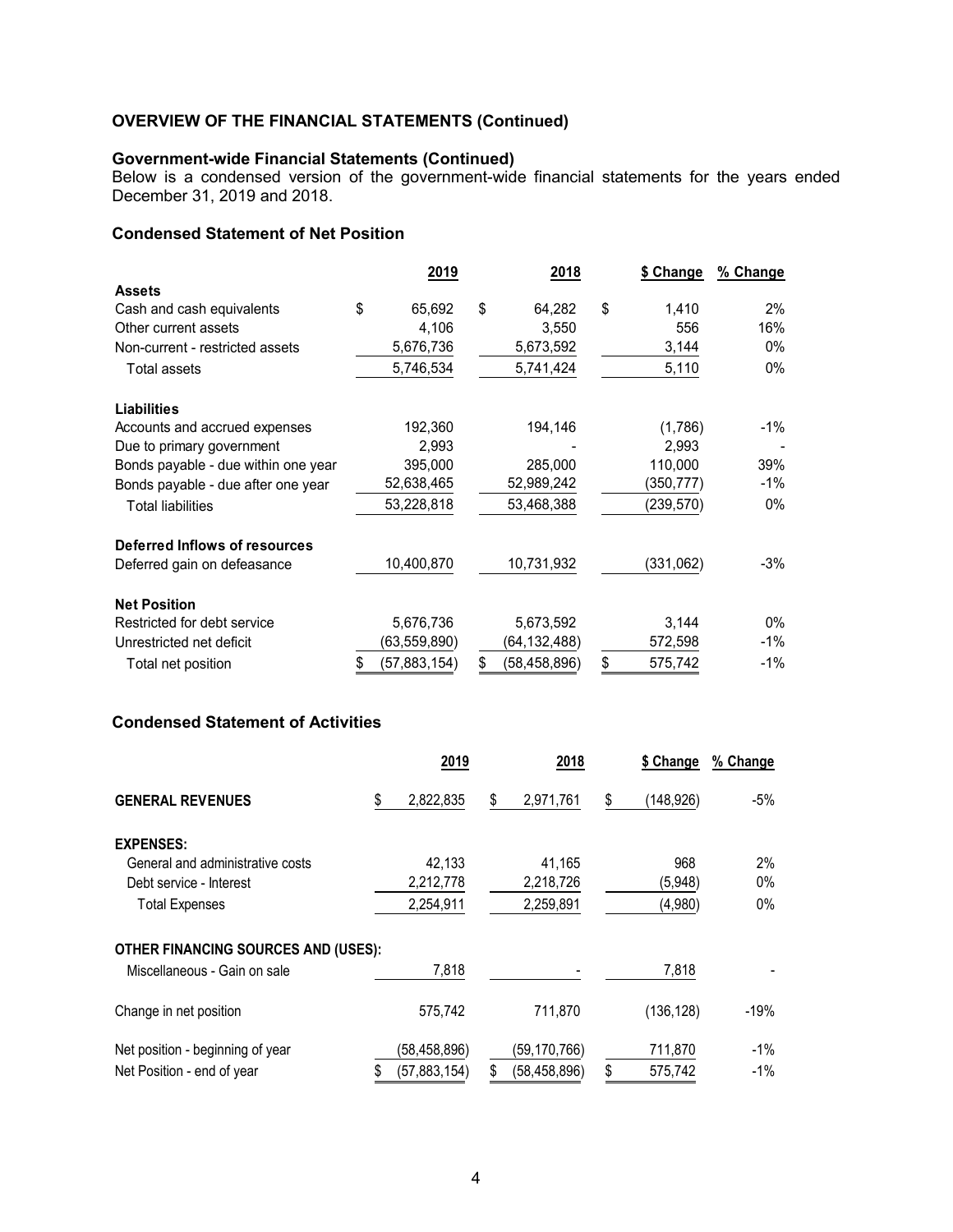### **Condensed Statement of Activities (Continued)**

Broome TASC's assets increased by approximately \$5,100 and Broome TASC's liabilities decreased by approximately \$225,000. Deferred inflows of resources decreased by \$331,000. Net position increased by approximately \$561,000

Assets decreased primarily due to a decrease in investment balances of approximately \$53,000.

Liabilities decreased by approximately \$225,000 due to principal payments made on long-term bonds of \$465,000 off set by the accretion of interest on the 2005 capital appreciation bonds of approximately \$383,000.

As a result of the issuance of debt to retire existing debt in 2016, this transaction created a gain of \$11.4 million that is accounted for as a deferred inflow of resources. This gain will be amortized into interest expense over the life of the new debt and the annual amortization of approximately \$331,000 decreased the deferred inflow by a corresponding amount.

There was a decrease between years in general revenues of approximately \$148,000. Under the Master Settlement Agreement, the tobacco companies are required to make annual payments to Broome TASC. The amount carried in the government-wide statements is on the accrual basis and is based on tobacco consumption in calendar year 2019. This amount is paid to Broome TASC in April following Broome TASC's calendar year end and as such needs to be estimated each year. The increase is a result of both increase tobacco consumption and the impact of the over and under accruals made each year as a result of estimating the April payment.

Expenses, including transfers to the County, increased approximately \$10,000 primarily due to higher interest expense of approximately \$9,000.

The recognition of the bonds payable liability has created a deficit in Broome TASC's net assets. The deficit is expected to be satisfied over time as the tobacco settlement proceeds are received and Broome TASC's outstanding bonds are retired.

#### **Fund Financial Statements**

A governmental entity can have various types of funds such as governmental and proprietary. Broome TASC only has one fund, the debt service fund, which is a governmental fund.

Governmental funds focus on how money flows into and out of those funds and the balances left at year-end that are available for spending. These funds are reported using an accounting method called modified accrual accounting, which measures cash and all other financial assets that can readily be converted to cash. The governmental fund statements provide a detailed short-term view of Broome TASC's general government operations and the basic services it provides. Governmental fund information helps you determine whether there are more or fewer financial resources that can be spent in the near future to finance Broome TASC's programs.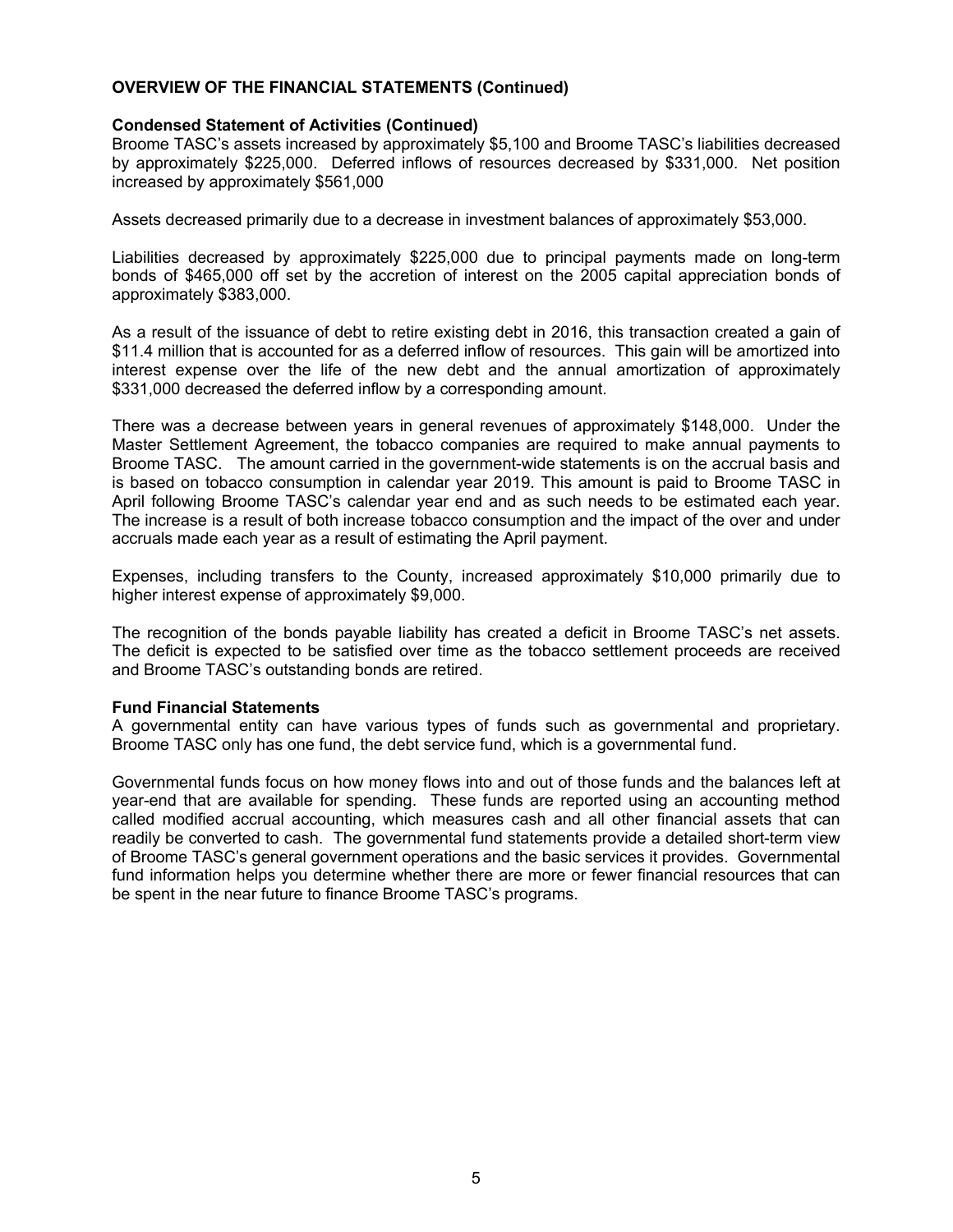# **Fund Financial Statements (Continued)**

Below is a summarized version of the fund financial statement for the years ended December 31, 2019 and 2018:

# **Condensed Governmental Funds Balance Sheet**

|                                    | 2019            |    | 2018      |    |         | % Change |
|------------------------------------|-----------------|----|-----------|----|---------|----------|
| <b>Assets</b>                      |                 |    |           |    |         |          |
| Cash and cash equivalents          | \$<br>65,692    | \$ | 64,282    | \$ | 1,410   | 2%       |
| Prepaid expenses                   | 3,619           |    | 3,550     |    | 69      | 2%       |
| Interest receivable                | 487             |    |           |    | 487     |          |
| <b>Restricted assets</b>           | 2,976,736       |    | 2,973,592 |    | 3,144   | 0%       |
| Total assets                       | 3,046,534       | \$ | 3,041,424 | \$ | 5,110   | $0\%$    |
| <b>Liabilities</b>                 | \$<br>2,993     | \$ |           | \$ | 2,993   |          |
| <b>Fund Balance</b>                |                 |    |           |    |         |          |
| Restricted for debt service        | 2,976,736       |    | 2,973,592 |    | 3,144   | $0\%$    |
| Assigned                           | 66,805          |    | 67,832    |    | (1,027) | $-2%$    |
| Total fund balance                 | 3,043,541       |    | 3,041,424 |    | 2,117   | $0\%$    |
| Total liabilities and fund balance | \$<br>3,046,534 | \$ | 3,041,424 | \$ | 5,110   | 0%       |

# **Condensed Statement of Revenues, Expenditures and Changes in Fund Balance**

|                                           | 2019            | 2018            | \$ Change       | % Change |
|-------------------------------------------|-----------------|-----------------|-----------------|----------|
| <b>REVENUES</b>                           | \$<br>2,822,835 | \$<br>2,971,761 | \$<br>(148,926) | $-5%$    |
| <b>EXPENDITURES</b>                       |                 |                 |                 |          |
| General and administrative costs          | 42,133          | 41,165          | 968             | 2%       |
| Debt service                              | 2,786,403       | 2,982,200       | (195,797)       | $-7%$    |
| Total expenditures                        | 2,828,536       | 3,023,365       | (194,829)       | $-6%$    |
| <b>OTHER FINANCING SOURCES AND (USES)</b> |                 |                 |                 |          |
| Miscellaneous - Gain on sale              | 7,818           |                 | 7,818           |          |
| Total other financing sources and (uses)  | 7,818           |                 | 7,818           | 100%     |
| <b>CHANGE IN FUND BALANCE</b>             | 2,117           | (51, 604)       | 53,721          | $-104%$  |
| <b>FUND BALANCE</b>                       |                 |                 |                 |          |
| beginning of year                         | 3,041,424       | 3,093,028       | (51, 604)       | $-2\%$   |
| end of year                               | 3,043,541       | \$<br>3,041,424 | \$<br>2,117     | 0%       |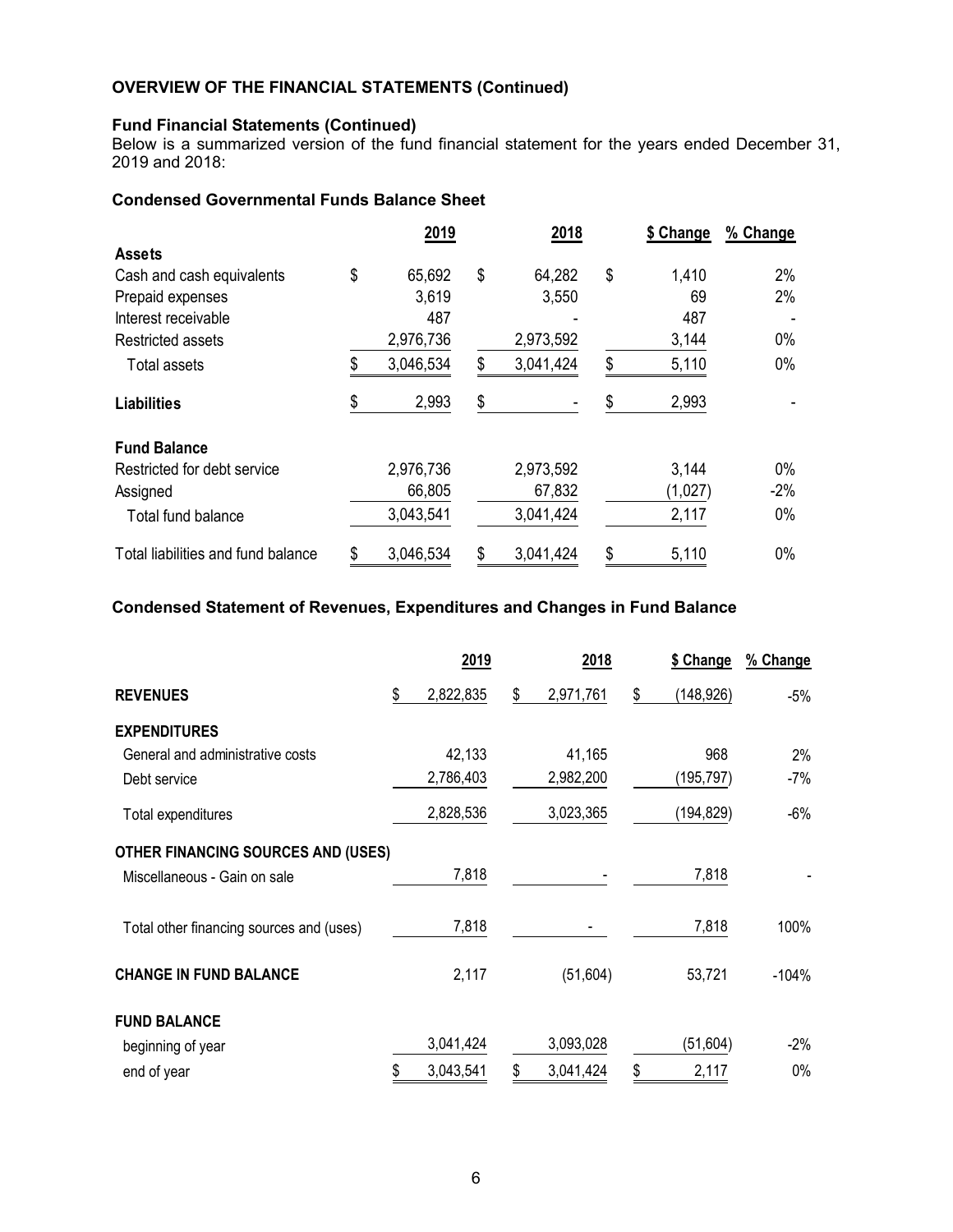## **Condensed Statement of Revenues, Expenditures and Changes in Fund Balance (Continued)** The debt service fund has two distinct fund balances: restricted for debt service and assigned. Assigned fund balance is generated from general operations and is the residual amount of fund balance. Fund balance restricted for debt service results from monies set aside in specific investment accounts for future payment of the bond principal and interest.

The variance between years in revenues is due to increase in TSR received which is a result of higher tobacco consumption.

The \$196,000 decrease in debt service is due to a increase in principal payments.

Unlike the government-wide financial statements, in the fund financial statements, the bond payable is not recognized as a liability as it is long-term in nature. Because of this, there is no issue of the large fund balance deficit under this methodology that is present in the government-wide presentation.

### **Long-Term Debt Activity**

Broome TASC issued debt will be repaid by its purchases from the County of the future right, title and interest in the Tobacco Settlement Revenues. Serial Bonds principal payments are paid annually and interest semiannually. At December 31, 2019, Broome TASC had approximately \$53 million in bonds outstanding, a decrease of \$240,000 from the prior year. See note 5 for further details on Broome TASC's long-term debt.

### **REQUESTS FOR INFORMATION**

This financial report is designed to provide to the readers of these financial statements an overview of Broome TASC's finances and to show Broome TASC's accountability for the money it received. For questions about this report and requests for additional information, contact the Broome Tobacco Asset Securitization Corporation at the Edwin L. Crawford Office Building, P.O. Box 1766, Binghamton, New York, 13902. Broome TASC also has a website at www.BroomeTASC.com.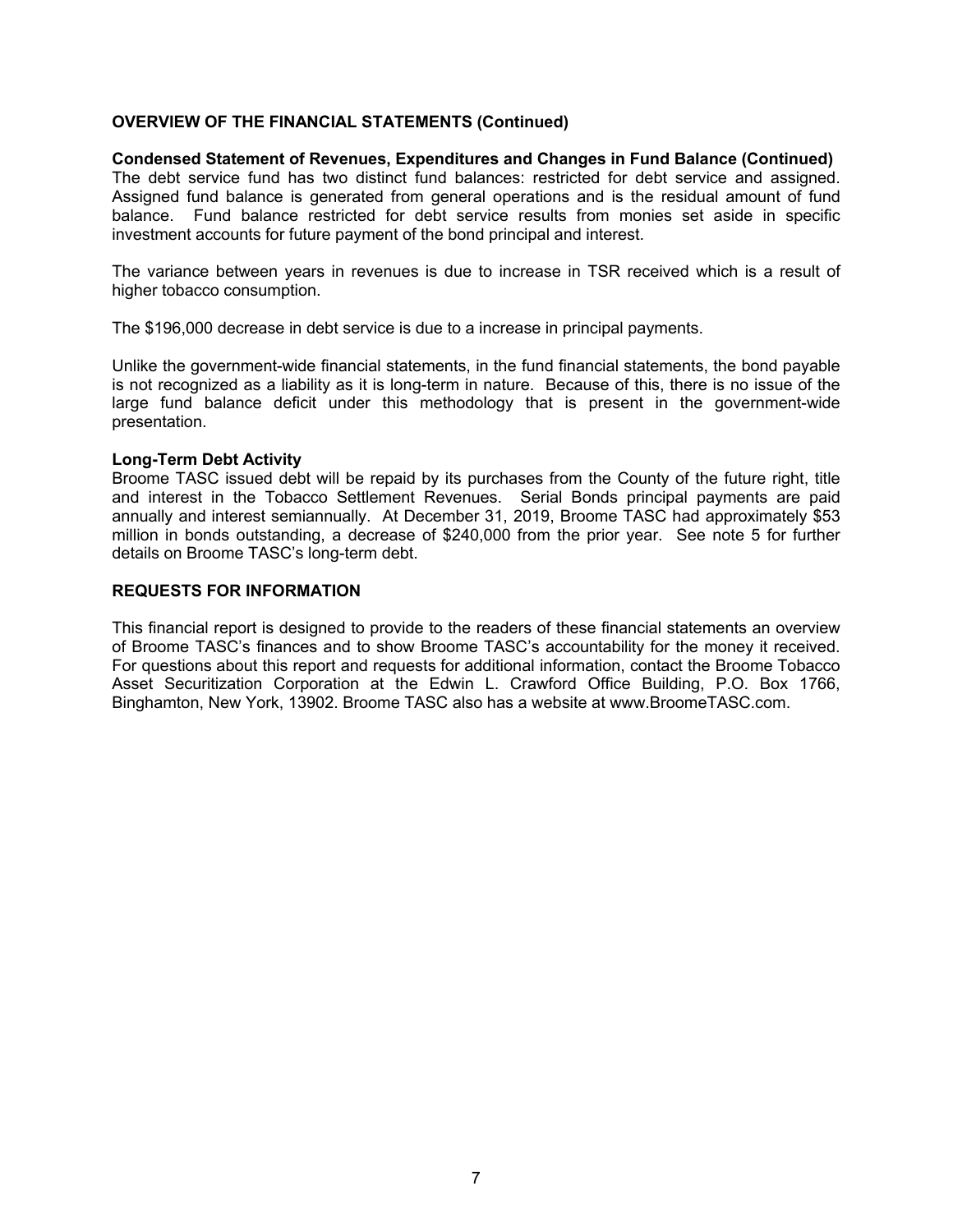### **GOVERNMENTAL FUND BALANCE SHEET/STATEMENT OF NET POSITION DECEMBER 31, 2019**

|                                                                                                                                                                       | <b>Debt Service</b><br>Fund     | Adjustments<br>(Note 3)     | Statement of<br><b>Net Position</b>          |  |  |
|-----------------------------------------------------------------------------------------------------------------------------------------------------------------------|---------------------------------|-----------------------------|----------------------------------------------|--|--|
| <b>ASSETS</b>                                                                                                                                                         |                                 |                             |                                              |  |  |
| <b>CURRENT ASSETS:</b><br>Cash and cash equivalents<br>Interest receivable<br>Prepaid expenses                                                                        | \$<br>65,692<br>487<br>3,619    | \$                          | \$<br>65,692<br>487<br>3,619                 |  |  |
| Total current assets                                                                                                                                                  | 69,798                          |                             | 69,798                                       |  |  |
| <b>RESTRICTED ASSETS:</b><br>Tobacco settlement receivable<br>Restricted cash and cash equivalents<br><b>Restricted investments</b><br><b>Total restricted assets</b> | 8,548<br>2,968,188<br>2,976,736 | 2,700,000<br>2,700,000      | 2,700,000<br>8,548<br>2,968,188<br>5,676,736 |  |  |
| <b>Total assets</b>                                                                                                                                                   | 3,046,534                       | 2,700,000                   | 5,746,534                                    |  |  |
| <b>LIABILITIES</b>                                                                                                                                                    |                                 |                             |                                              |  |  |
| <b>CURRENT LIABILITIES:</b><br>Accrued interest payable<br>Due to primary government<br>Bonds payable - due within one year                                           | \$<br>2,993                     | \$<br>192,360<br>395,000    | \$<br>192,360<br>2,993<br>395,000            |  |  |
| <b>Total current liabilities</b>                                                                                                                                      | 2,993                           | 587,360                     | 590,353                                      |  |  |
| <b>LONG-TERM LIABILITIES:</b><br>Bonds payable - due after one year                                                                                                   |                                 | 52,638,465                  | 52,638,465                                   |  |  |
| <b>Total liabilities</b>                                                                                                                                              | 2,993                           | 53,225,825                  | 53,228,818                                   |  |  |
| <b>DEFERRED INFLOWS OF RESOURCES</b><br>Deferred gain on refunding                                                                                                    |                                 | 10,400,870                  | 10,400,870                                   |  |  |
| <b>FUND BALANCE:</b><br>Restricted for debt service<br>Assigned                                                                                                       | 2,976,736<br>66,805             | (2,976,736)<br>(66, 805)    |                                              |  |  |
| <b>Total fund balance</b>                                                                                                                                             | 3,043,541                       | (3,043,541)                 |                                              |  |  |
| Total liabilities and fund balance                                                                                                                                    | 3,046,534<br>$\frac{1}{2}$      |                             |                                              |  |  |
| <b>NET POSITION:</b><br>Restricted for debt service<br>Unrestricted net deficit                                                                                       |                                 | 5,676,736<br>(63, 559, 890) | 5,676,736<br>(63,559,890)                    |  |  |
| Total net position                                                                                                                                                    |                                 | (57,883,154)<br>\$          | (57, 883, 154)<br>\$                         |  |  |

The accompanying notes are an integral part of these statements.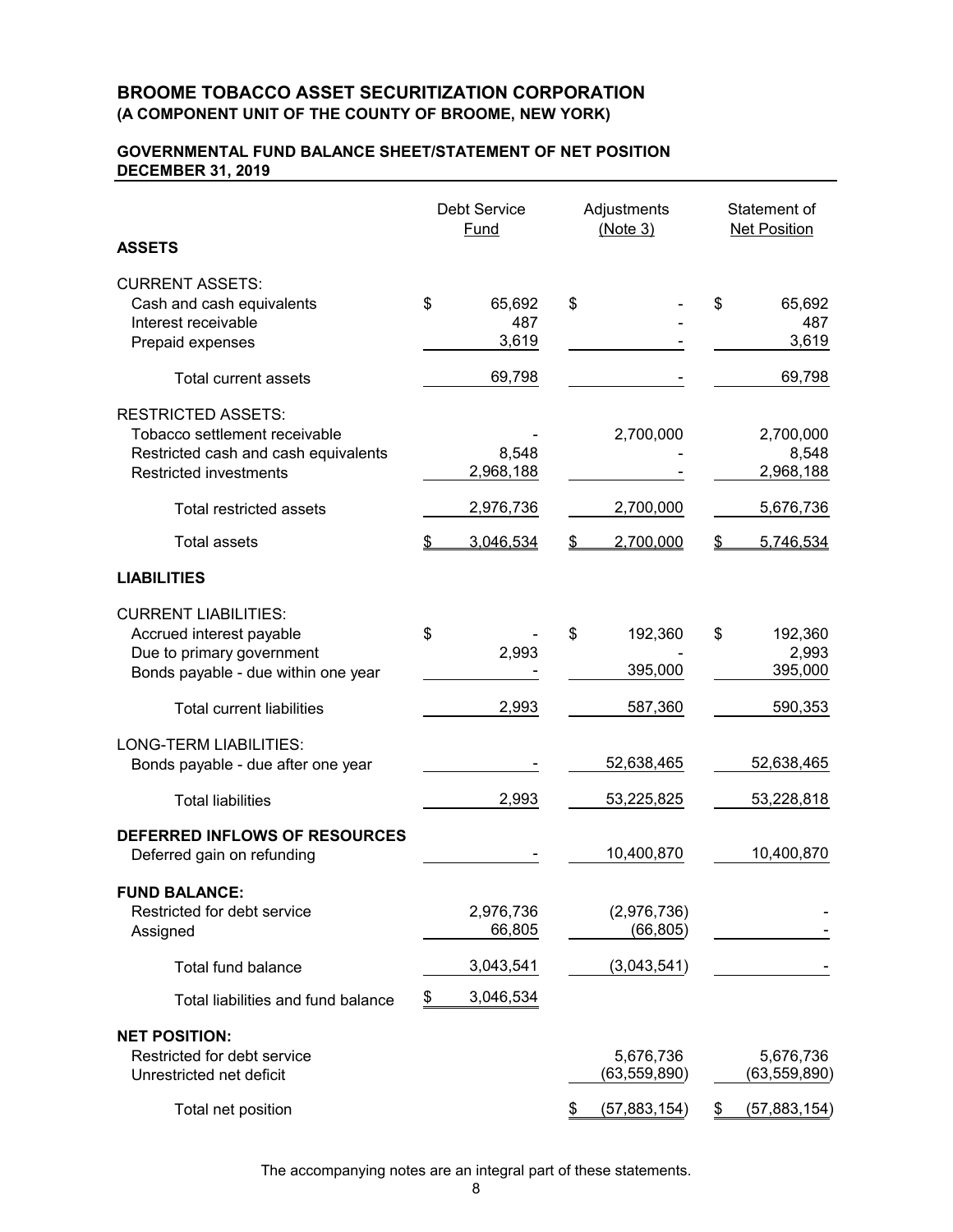# **STATEMENT OF REVENUES, EXPENDITURES AND CHANGE IN FUND BALANCE/STATEMENT OF ACTIVITIES FOR THE YEAR ENDED DECEMBER 31, 2019**

|                                                                             | <b>Debt Service</b><br>Fund | Adjustments<br>(Note 3) | Statement of<br>Activities |
|-----------------------------------------------------------------------------|-----------------------------|-------------------------|----------------------------|
| <b>GENERAL REVENUES:</b><br>Tobacco settlement proceeds<br>Interest income  | \$<br>2,748,029<br>74,806   | \$                      | \$<br>2,748,029<br>74,806  |
| Total general revenues                                                      | 2,822,835                   |                         | 2,822,835                  |
| EXPENDITURES/EXPENSES:<br>General and administrative costs<br>Debt service: | 42,133                      |                         | 42,133                     |
| Principal<br>Interest                                                       | 465,000<br>2,321,403        | (465,000)<br>(108, 625) | 2,212,778                  |
| Total expenditures/expenses                                                 | 2,828,536                   | (573, 625)              | 2,254,911                  |
| OTHER FINANCING SOURCES AND (USES):<br>Miscellaneous - Gain on sale         | 7,818                       |                         | 7,818                      |
| <b>CHANGE IN FUND BALANCE</b><br>CHANGE IN NET POSITION                     | 2,117                       | (2, 117)<br>575,742     | 575,742                    |
| FUND BALANCE / NET POSITION -<br>beginning of year                          | 3,041,424                   | (61,500,320)            | (58,458,896)               |
| end of year                                                                 | \$<br>3,043,541             | (60, 926, 695)          | (57, 883, 154)             |

The accompanying notes are an integral part of these statements.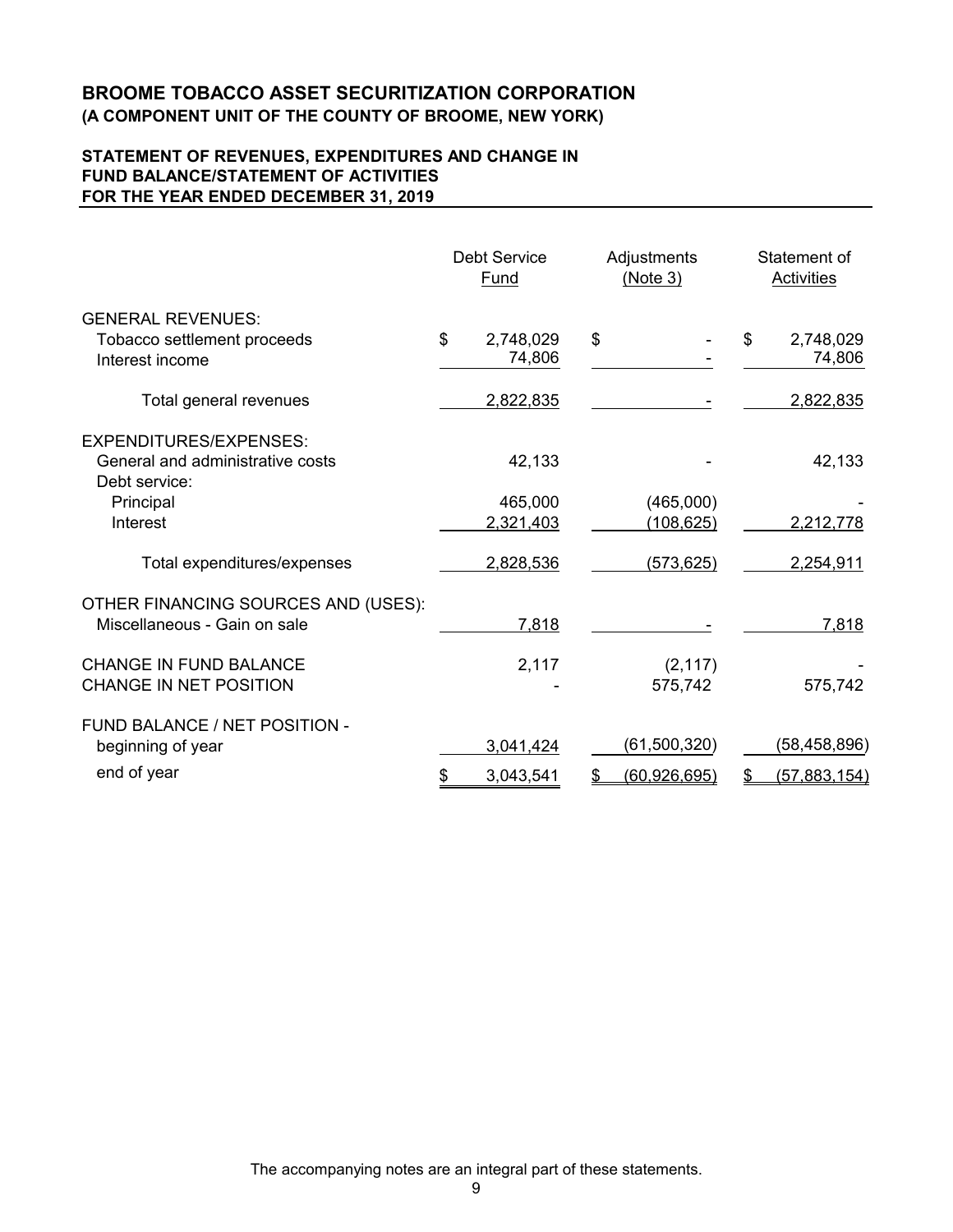#### **NOTES TO FINANCIAL STATEMENTS FOR THE YEAR ENDED DECEMBER 31, 2019**

# **1. ORGANIZATION**

Broome Tobacco Asset Securitization Corporation (Broome TASC) is a special purpose, bankruptcy-remote local development corporation organized under Section 1411 of the Not-For-Profit Corporation Law of the State of New York (the State). Broome TASC was established on June 21, 2001. Broome TASC is an instrumentality of, but separate and apart from the County of Broome, New York (the County). Broome TASC has five directors, including the County Executive, the County Director of the Office of Management and Budget, the Chairman of the County Legislature, the Minority Leader of the County Legislature and one independent director.

Broome TASC is classified as a special purpose government under the Government Accounting Standards Board (GASB). A special purpose government is defined as a legally separate entity that performs only one activity. Although legally separate from the County, Broome TASC is a component unit of the County, and accordingly, is included in the County's financial statements as a blended component unit.

On July 15, 2001, pursuant to a Purchase and Sale Agreement with the County, the County sold to Broome TASC all of its future right, title and interest in Tobacco Settlement Revenues (TSRs) under the Master Settlement Agreement (MSA) and the Decree and Final Judgment (the Decree). The MSA resolved cigarette smoking related litigation between the settling states and the Participating Manufacturers (PMs), released the PMs from past and present smokingrelated claims, and provides for a continuing release of future smoking-related claims, in exchange for certain payments to be made to the settling states, as well as certain tobacco advertising and marketing restrictions, among other things. The Decree, which was entered by the Supreme Court of the State, allocated to the County a share of the TSRs under the MSA. The future rights, title and interest of the County's share were sold to Broome TASC.

The purchase price of the County's future right, title and interest in the TSRs has been financed by the issuance of serial bonds. A Residual Certificate exists which represents the entitlement to receive all amounts required to be distributed after the payment of debt service, operating expenses and certain other costs as set forth in the indenture. Payments on the Residual Certificate from TSR collections are subordinate to payments on the bonds and payment of certain other costs specified in the indenture. Excess TSRs not required by Broome TASC to pay various expenses, debt service or required reserves with respect to the bonds are transferred to the Broome County Tax Stabilization Trust (the Trust), as owner of the Residual Certificate. The County is the beneficial owner of the Trust and thus the funds received by the Trust will ultimately transfer to the County.

Broome TASC is primarily dependent on the future proceeds from TSRs to meet its obligations under the Indenture agreement.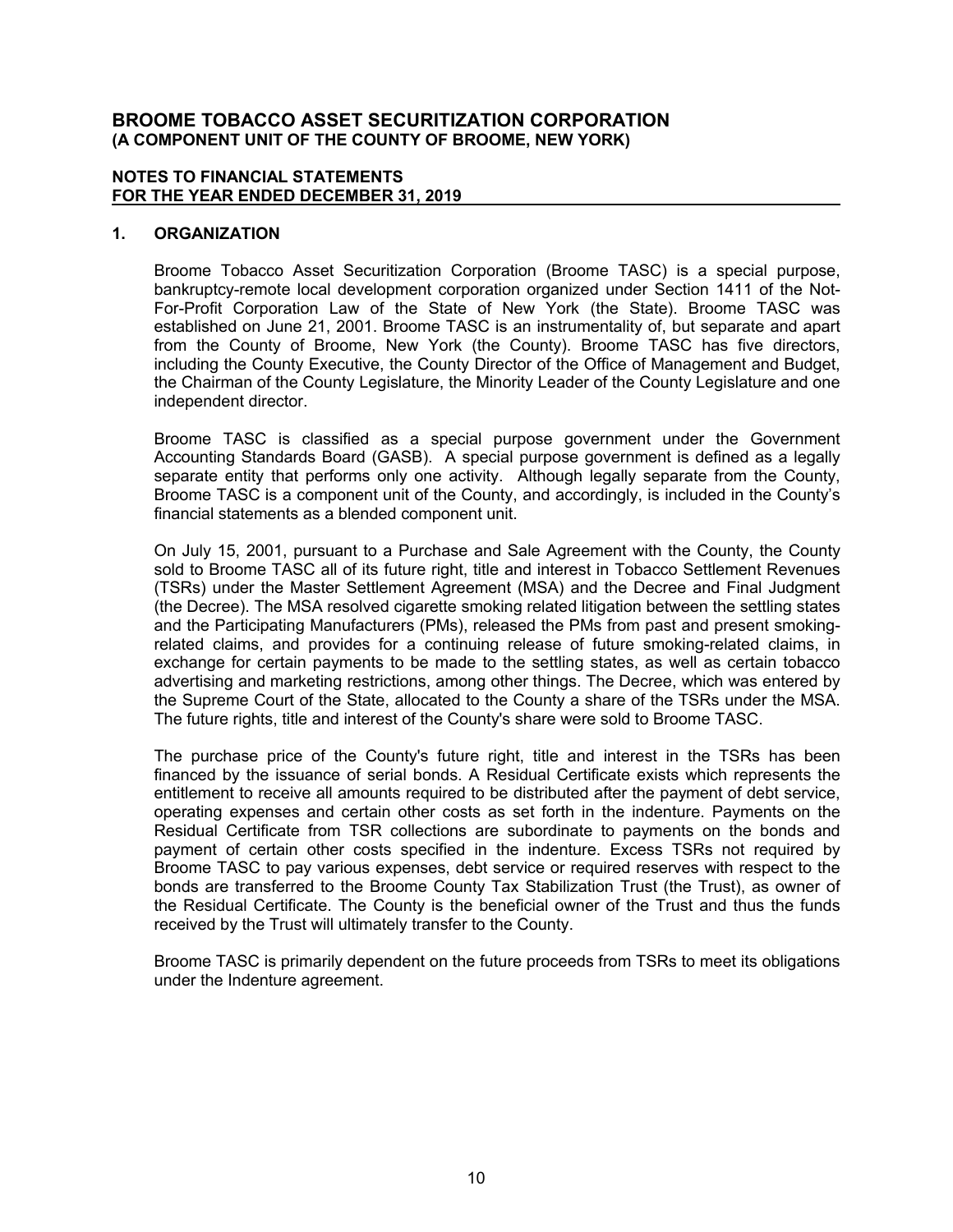#### **NOTES TO FINANCIAL STATEMENTS FOR THE YEAR ENDED DECEMBER 31, 2019**

# **2. SUMMARY OF SIGNIFICANT ACCOUNTING POLICIES**

### **Basis of Presentation**

The financial statements of Broome TASC have been prepared in conformity with accounting principles generally accepted in the United States of America. Those principles are prescribed by the GASB, which is the accepted standard-setting body for establishing governmental accounting and financial reporting principles.

Broome TASC is classified as a single-program special-purpose government. Consistent with governmental accounting and financial reporting principles, the fund and government-wide financial statements are presented together and include a reconciliation of the individual line items between the two statement types in a separate column.

### **Fund Financial Statements**

The fund financial statements provide information about Broome TASC's fund. The emphasis of fund financial statements is on major governmental funds.

# **Government-wide Statements**

The statement of net position and statement of activities present financial information about Broome TASC's governmental activities. These statements include the financial activities of Broome TASC.

Broome TASC reports the debt service fund as its major governmental fund. This fund is used to account for and report on the accumulation of resources to be used for redemption of general long-term indebtedness and supports the operations of Broome TASC.

# **Measurement Focus and Basis of Accounting**

The fund financial statements are reported using the current financial resources measurement focus and the modified accrual basis of accounting. Under this method, revenues are recognized when measurable and available. Broome TASC considers all revenues reported in the governmental fund to be available if the revenues are collected within 60 days after the end of the fiscal year. Expenditures are recorded when the related fund liability is incurred, except for principal and interest on general long-term debt which are recognized as expenditures to the extent they have matured. Proceeds of general long-term debt are reported as other financing resources.

The government-wide financial statements are reported using the economic resources measurement focus and the accrual basis of accounting. Revenues are recorded when earned and expenses are recorded at the time liabilities are incurred, regardless of when the related cash transaction takes place.

#### **Estimates**

The preparation of financial statements in conformity with accounting principles generally accepted in the United States of America requires management to make estimates and assumptions that affect the reported amounts of assets and liabilities and disclosure of contingent assets and liabilities at the date of the financial statements and the reported amounts of revenues and expenses during the reporting period. Actual results could differ from these estimates.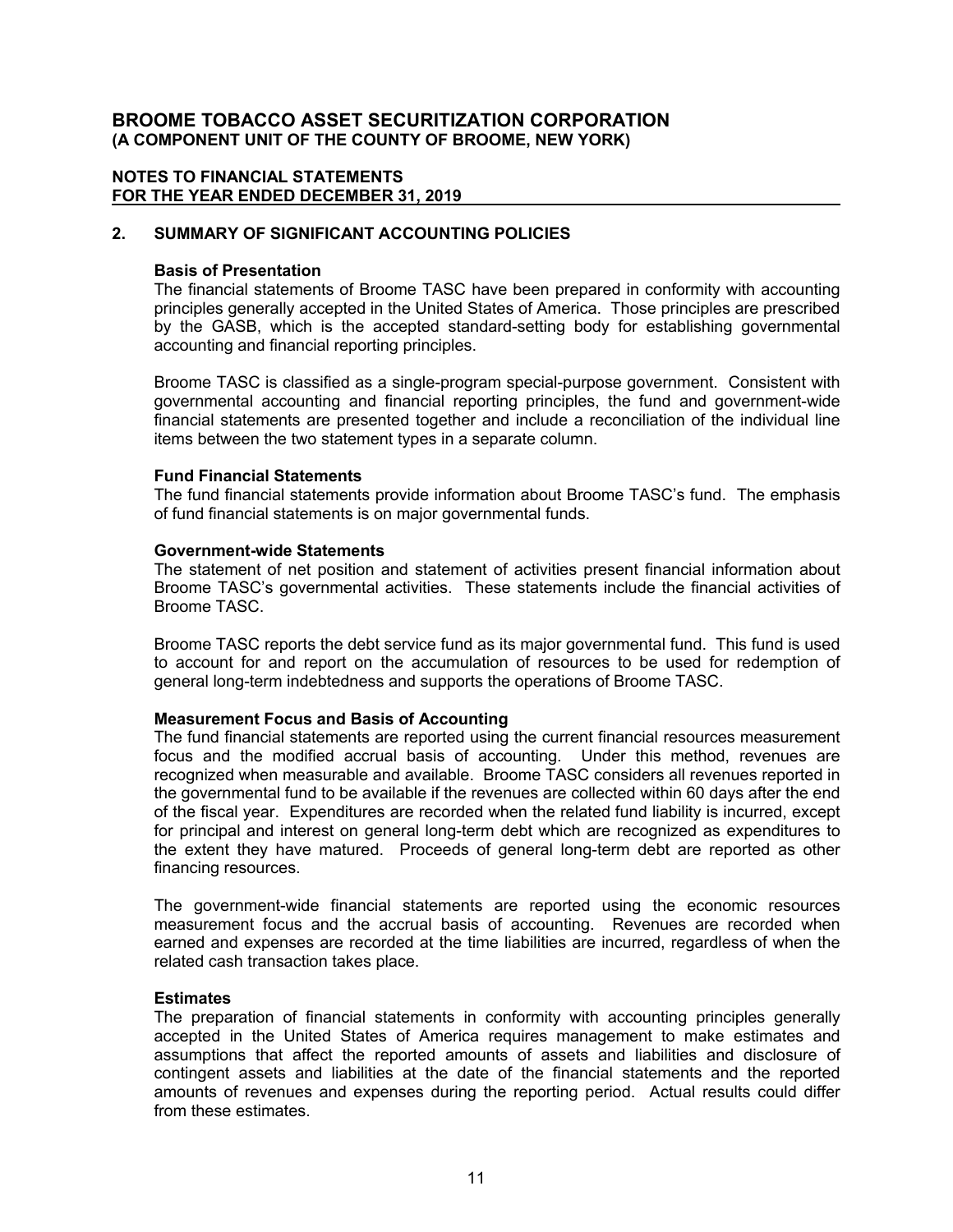### **NOTES TO FINANCIAL STATEMENTS FOR THE YEAR ENDED DECEMBER 31, 2019**

### **2. SUMMARY OF SIGNIFICANT ACCOUNTING POLICIES (Continued)**

### **Equity Classifications**

*Government-wide Statements* Equity is classified as net position and displayed in two components:

- Restricted net position net position with constraints placed on the use either by (1) external groups such as creditors (such as through debt covenants), grantors, contributors, or laws or regulations of other governments; or (2) law through constitutional provisions or enabling legislation.
- Unrestricted net deficit net position that does not meet the definition of "restricted" are deemed to be available for general use by Broome TASC. Broome TASC has a deficit in net position as a result of the outstanding bonds, including the accretion on capital appreciation bonds.

### *Fund Financial Statements*

Fund balance can be classified into five components; nonspendable, restricted, committed, assigned, and unassigned. The debt service fund has restricted and assigned fund balance. Restricted fund balance represents monies set aside for future payment of bond principal and interest and equals the restricted assets of \$2,976,736. Assigned fund balance represents amounts generated from debt service activities that will be utilized by Broome TASC for those activities.

#### *Order of Use of Fund Balance/Net Position*

Broome TASC's policy is to apply expenditures against nonspendable fund balance, restricted fund balance, committed fund balance, assigned fund balance and unassigned fund balance in that order. For the debt service fund, nonspendable fund balances are determined first and then restricted fund balances for specific purposes are determined. Any remaining fund balance amounts are classified as assigned fund balance.

Broome TASC's policy is to apply expenses against restricted net position and then unrestricted net position as needed.

#### **Cash and Cash Equivalents**

Broome TASC considers all short-term instruments purchased with original maturities of three months or less to be cash equivalents.

Broome TASC maintains its cash and cash equivalents accounts with various banks. As of December 31, 2019, the bank balance and carrying amount of Broome TASC's cash and cash equivalents (both restricted and unrestricted) was \$74,240 and Broome TASC did not have deposit amounts in excess of the insurance limit established by the Federal Deposit Insurance Corporation (FDIC).

#### **Investments**

Broome TASC carries its investments at fair value, except for participating interest-earning investment contracts with maturities less than a year from purchase which are carried at amortized cost.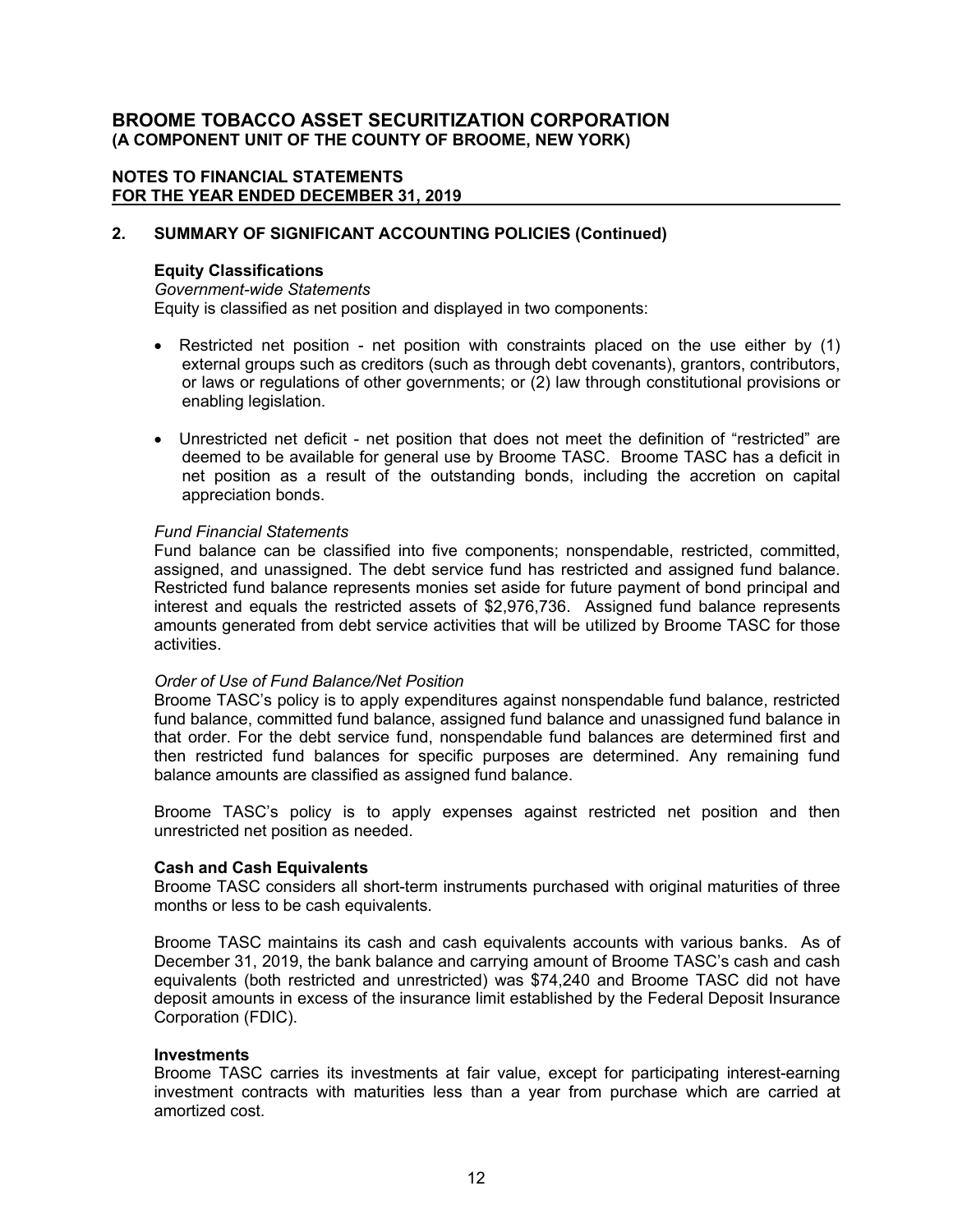# **NOTES TO FINANCIAL STATEMENTS FOR THE YEAR ENDED DECEMBER 31, 2019**

# **2. SUMMARY OF SIGNIFICANT ACCOUNTING POLICIES (Continued)**

#### **Tobacco Settlement Revenues and Accounts Receivable**

Per the Purchase and Sale Agreement with the County, TSRs shall be transferred directly to Broome TASC. Under the MSA, amounts shall be paid by the participating manufacturers to the escrow agent for sales occurring in the previous calendar year on or before April 15 of each year. As revenues are not available within Broome TASC's measurement period (60 days after year end), TSRs are recorded when received in the governmental fund financial statements and are accrued in the government-wide financial statements.

### **Deferred Gains on Refunding**

Gains in connection with debt refundings are recorded as a deferred inflow of resources on the government-wide financial statements and amortized as an adjustment to interest expense over the original life of the refunded debt or the life of the new debt whichever is shorter.

### **Bond Premiums**

Bond premiums are capitalized and amortized over the lives of the related debt in the government-wide statements. Bond premiums are amortized using the straight-line method. The governmental fund's financial statements recognize premiums during the current period.

# **3. EXPLANATION OF CERTAIN DIFFERENCES BETWEEN FUND STATEMENT AND GOVERNMENT-WIDE STATEMENT**

Due to the differences in the measurement focus and basis of accounting used in the fund financial statement and the government-wide statement, certain financial transactions are treated differently. The basic financial statements contain a full reconciliation of these items. The differences result primarily from the economic focus on the statement of activities, compared with the current financial resources focus on the statement of governmental fund revenues, expenditures and change in fund balance.

# **Governmental Fund Balance Sheet vs. Statement of Net Position**

Total fund balance of Broome TASC's fund statement differs from net position of the government-wide statement of net position. This difference primarily results from the additional long-term economic focus on the statement of net position versus the solely current financial resources focus on the fund balance sheet.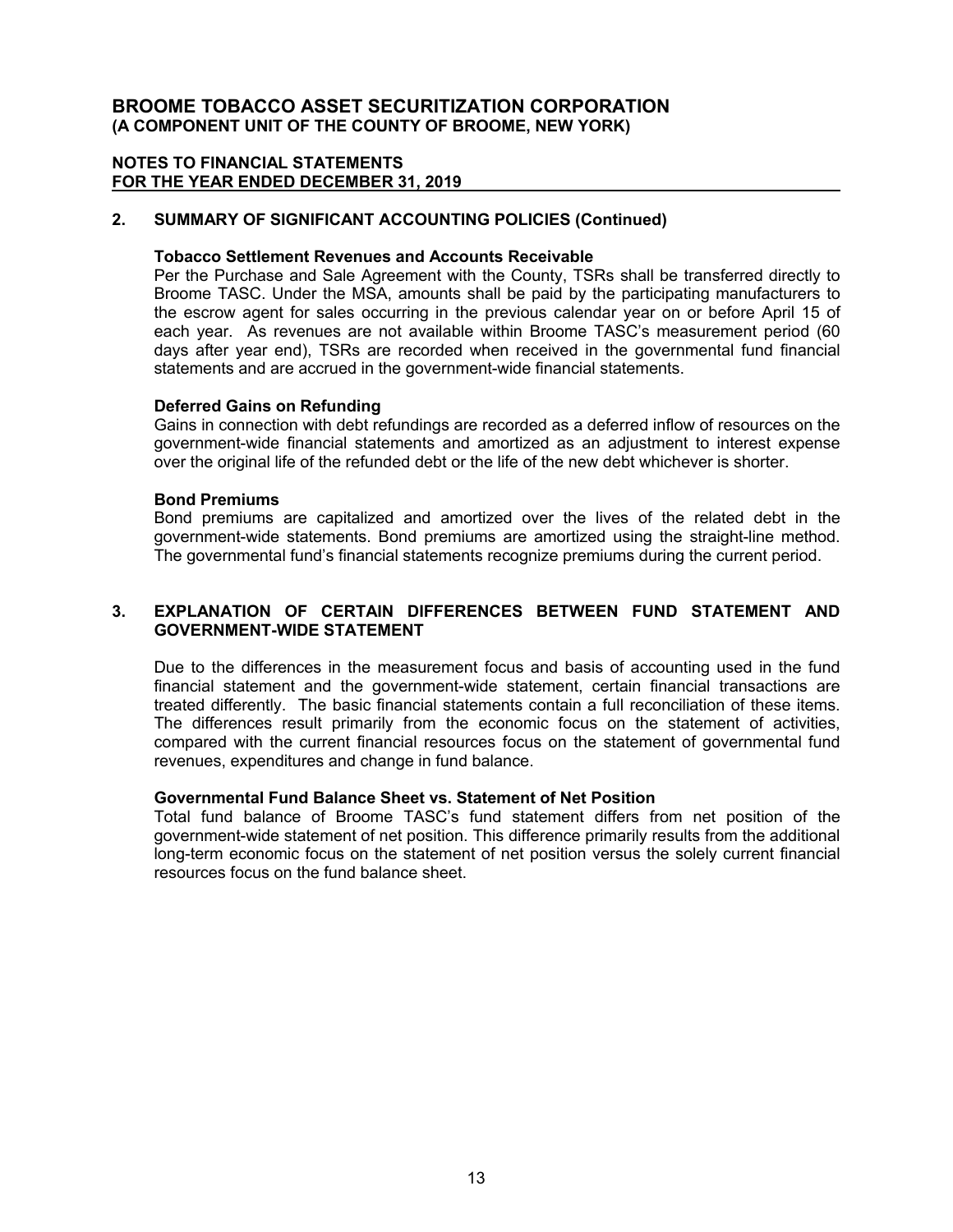#### **NOTES TO FINANCIAL STATEMENTS FOR THE YEAR ENDED DECEMBER 31, 2019**

# **3. EXPLANATION OF CERTAIN DIFFERENCES BETWEEN FUND STATEMENT AND GOVERNMENT-WIDE STATEMENT (Continued)**

**Explanation of differences between the governmental fund balance sheet and the statement of net position:**

| Fund balance                                                                                                                                                                                       | \$<br>3,043,541 |
|----------------------------------------------------------------------------------------------------------------------------------------------------------------------------------------------------|-----------------|
| Accounts receivable that are not available within the measurement period<br>in the governmental fund balance sheet.                                                                                | 2,700,000       |
| Bonds payable and related premiums are reported in the statement of net position,<br>but not in the governmental fund balance sheet because they are not due and<br>payable in the current period. | (53,033,465)    |
| Deferred gain on refunding is reported in the statement of net position, but not in<br>the governmental fund balance sheet because it is not recognized in the current period.                     | (10, 400, 870)  |
| Accrued interest payable is reported in the statement of net position, but not in the<br>governmental fund balance sheet because it is not due and payable in the current period.                  | (192,360)       |
| Total net position                                                                                                                                                                                 | (57,883,154)    |

# **Statement of Governmental Fund Revenues, Expenditures and Change in Fund Balance vs. Statement of Activities**

Differences between the statement of revenues, expenditures and change in fund balance and the statement of activities fall into the categories below and represent:

| Change in fund balance                                                                                                                                                                                                                                    | S | 2,117   |
|-----------------------------------------------------------------------------------------------------------------------------------------------------------------------------------------------------------------------------------------------------------|---|---------|
| Payment of bond principal is an expenditure in the governmental fund financial statements,<br>but it reduces long-term liabilities in the statement of net position.                                                                                      |   | 465,000 |
| In the statement of activities, interest is accrued on outstanding bonds and premiums<br>and deferred gains on refunding are amortized, whereas, in governmental<br>fund financial statements, interest expenditures are reported when paid and gains and |   |         |
| premiums realized in the year received.                                                                                                                                                                                                                   |   | 108,625 |
| Change in net position - Statement of Activities                                                                                                                                                                                                          | S | 575,742 |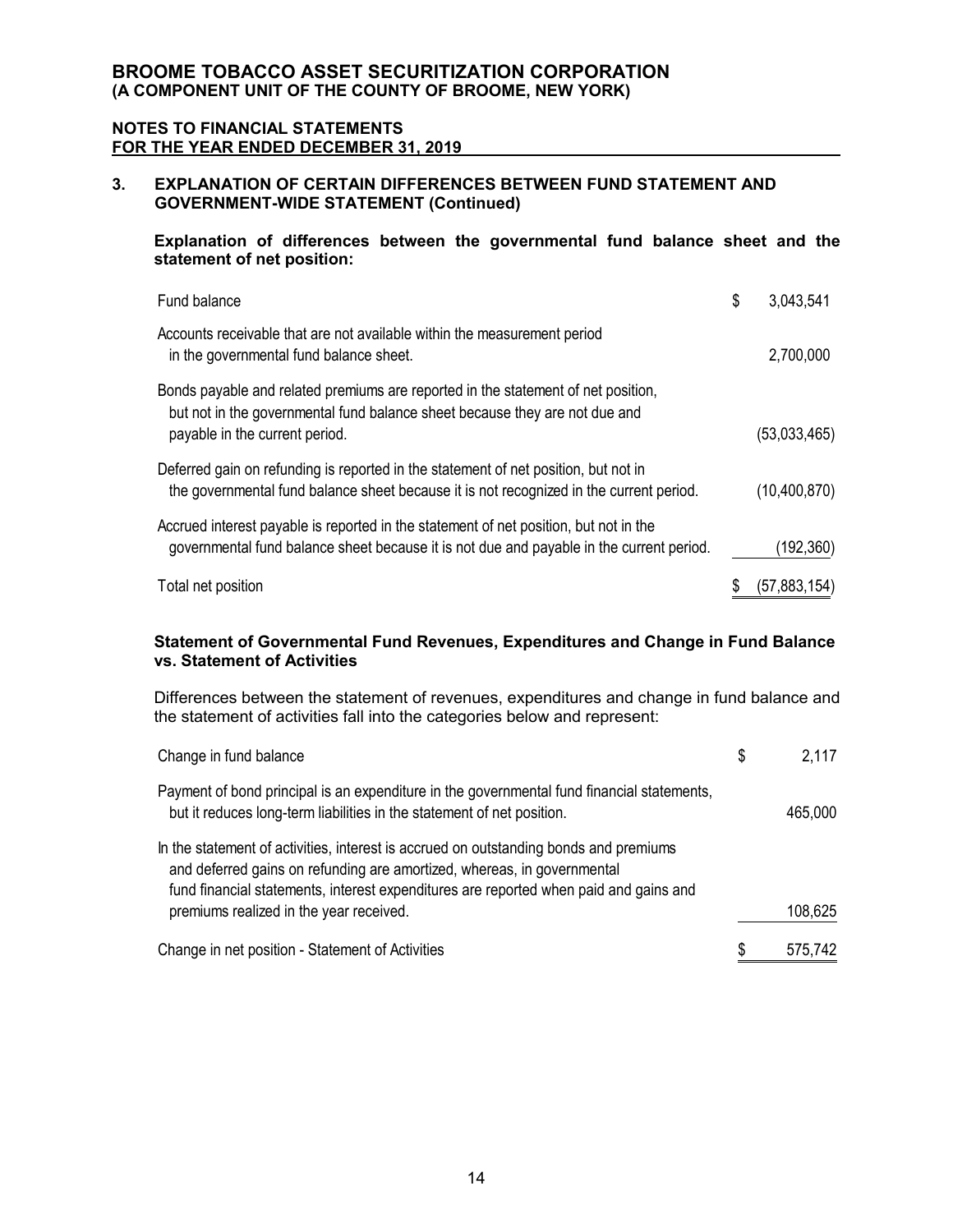### **NOTES TO FINANCIAL STATEMENTS FOR THE YEAR ENDED DECEMBER 31, 2019**

### **4. INVESTMENTS AND DEPOSITS**

### **Cash, Cash Equivalents and Investments**

Broome TASC's cash and cash equivalents including restricted amounts, consist of bank deposits and short term liquid debt instruments held by Broome TASC's agent in Broome TASC's name.

Broome TASC's trustee holds investments for the funds included in the basic financial statements. Broome TASC invests in authorized investments as described in the bond resolution including: commercial paper or finance company paper rated "P-1" by Moody's; special time deposit accounts; certificates of deposit; obligations of the United States of America; obligations guaranteed by agencies of the United States of America; obligations of the State of New York; obligations issued pursuant to Local Finance Law Section 24.00 or 25 .00 (with approval of the State Comptroller) by any municipality, school district or district corporation other than the County of Broome, obligations of public authorities, public housing authorities, urban renewal agencies and industrial development agencies where general State statutes governing such entities or whose specific enabling legislation authorizes such investments; and repurchase agreements limited to obligations of the United States of America and obligations guaranteed by agencies of the United States of America.

#### **Investment Valuation**

Broome TASC categorizes the fair value measurements of its investments based on the hierarchy established by generally accepted accounting principles. The fair value hierarchy, which has three levels, is based on the valuation inputs used to measure an asset's fair value: Level 1 inputs are quoted prices in active markets for identical assets; Level 2 inputs are significant other observable inputs; Level 3 inputs are significant unobservable inputs. Broome TASC did not have any investments that are measured using Level 2 or Level 3 inputs.

Fair value measurements of Broome TASC's investments at December 31, 2019 comprised U.S. Government Agency Bonds valued at \$2,976,736, based on quoted market prices (Level 1 inputs).

**Custodial Credit Risk** – Deposits - All deposits of Broome TASC, including money market deposits, are insured under the provisions of the Federal Deposit Insurance Act. Excess deposits are not secured.

**Credit Risk** – Broome TASC's investment policy, described above, addresses credit risk. As Broome TASC only investment is U.S. Treasury Bills and is not exposed to credit risk.

**Custodial Credit Risk** - For an investment, custodial credit risk is the risk that, in the event of the failure of the counterparty, Broome TASC will not be able to recover the value of its investments or collateral securities that are in possession of an outside party. Broome TASC investment in U.S. Treasury Bills (\$2,968,188) is held by the counter party in Broome TASC's name and is not insured.

**Concentration of Credit Risk** - Broome TASC places no limit on the amount that it may invest in any one issuer. The entire amount of Broome TASC's investments is in a U.S. Treasury Bill.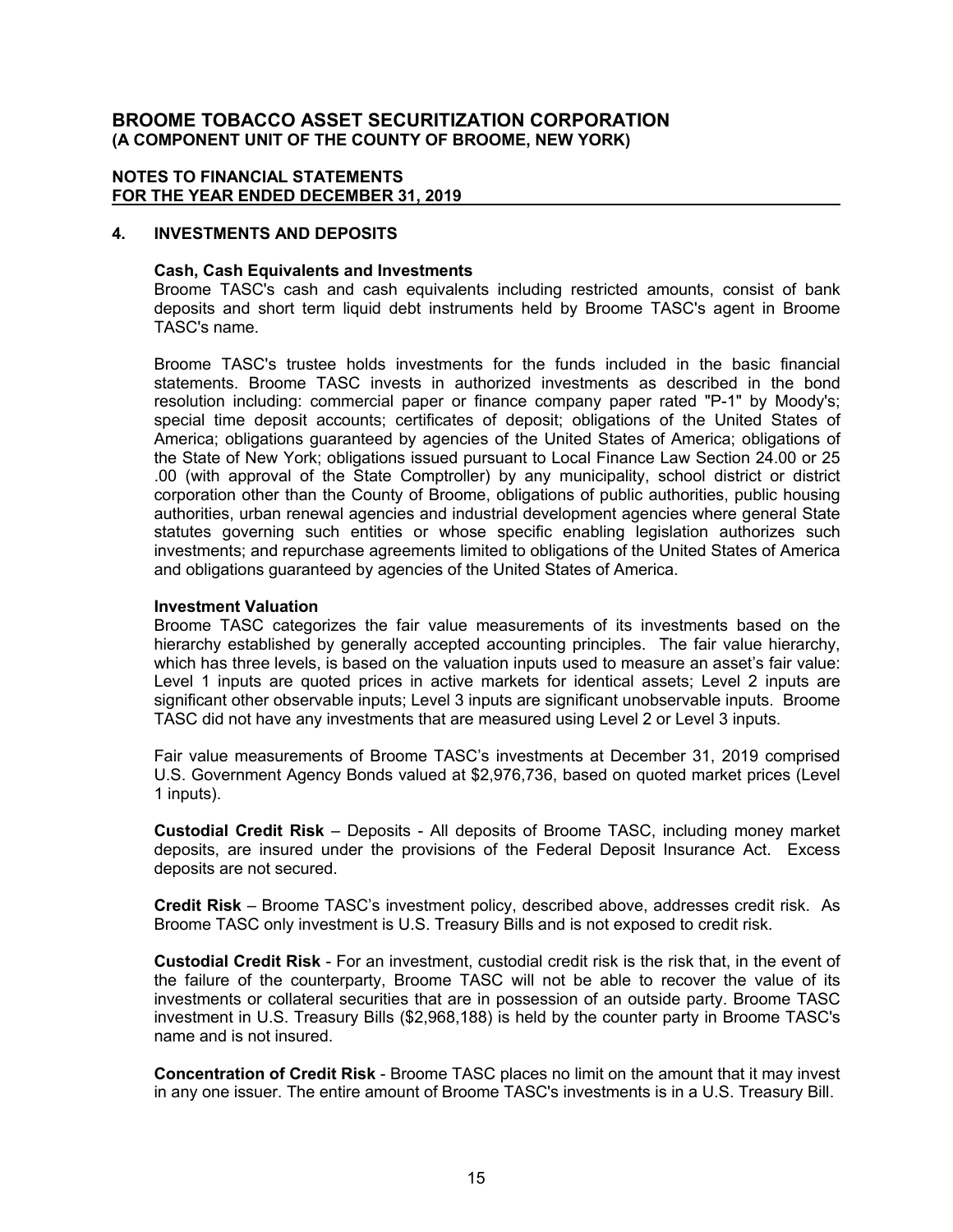### **NOTES TO FINANCIAL STATEMENTS FOR THE YEAR ENDED DECEMBER 31, 2019**

### **4. INVESTMENTS AND DEPOSITS (Continued)**

**Interest Rate Risk** - Broome TASC does not have a formal investment policy limiting investment maturities as a means of managing its exposure to fair value losses arising from interest rates. The maturity of Broome TASC's U.S. Treasury Bill is shown in the chart below.

As of December 31, 2019 Broome TASC's investments were as follows:

| <b>Investment Type</b> | <b>Carrying Value</b> | <b>Maturity</b> |  |  |
|------------------------|-----------------------|-----------------|--|--|
| U.S. Treasury Bills    | 2,968,188             | May 31, 2020    |  |  |

In accordance with the Bond Indenture, a trustee holds Broome TASC's restricted investments and cash and cash equivalents in the following accounts:

**Debt Service Account -** This is the account from which payments to bondholders are made with money transferred in from the collection account.

**Liquidity Reserve Account -** This reserve has been established pursuant to Broome TASC's Bond Indenture for the 2016 A Bonds and initially funded in an amount equal to \$2,875,834.

**Collection Account -** This account has been established to receive the TSRs under the MSA agreement. The monies received in this account will be transferred to other accounts under the Bond Indenture and applied to certain other purposes as described in the Indenture.

**Extraordinary Payment Account -** This account has been established to deposits amounts following the occurrence of a failure to pay interest on or maturing principal of any of the 2016 A Bonds.

**Operating Expense Reserve Account -** This reserve has been established pursuant to Broome TASC's Bond Indenture for the 2016 A Bonds and initially funded in an amount equal to \$46,000. Broome TASC may withdraw funds from the Operating Expense Reserve Account to pay for any operating expense not otherwise paid from the operation expense account.

**Cost of Issuance Account -** This account has been established to receive bond proceeds to be used to pay for the cost of issuance of the 2016 A Bonds.

**Lump Sum Redemption Account –** This account has been established to the extent funds are available to make lump sum redemptions of the 2016 bonds in accordance with the Bond Indenture.

**Turbo Redemption Account -** This account has been established to the extent funds are available to make turbo redemptions of the 2016 bonds in accordance with the Bond Indenture.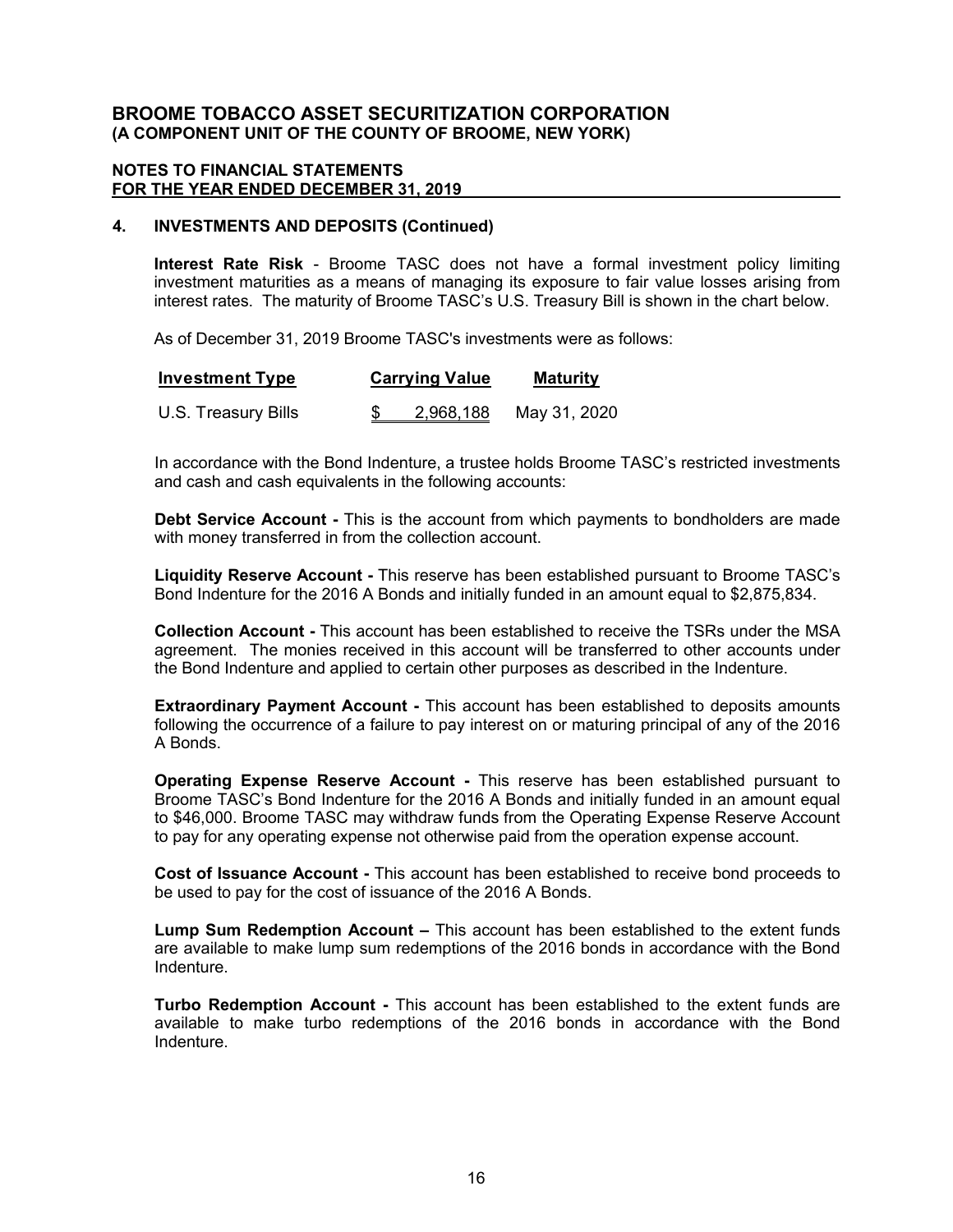# **NOTES TO FINANCIAL STATEMENTS FOR THE YEAR ENDED DECEMBER 31, 2019**

# **4. INVESTMENTS AND DEPOSITS (Continued)**

Amounts held in each of restricted accounts at December 31, 2019 is as follows:

| Debt service account              | \$<br>47,925 |
|-----------------------------------|--------------|
| Liquidity reserve account         | 2,875,366    |
| Collection account                | 2,166        |
| Extraordinary payment account     |              |
| Operating expense reserve account | 47,377       |
| Cost of issuance account          |              |
| Lump sum redemption account       |              |
| Turbo redemption account          | 3,902        |
|                                   | 2,976,736    |

# **5. LONG-TERM LIABILITIES**

Long-term liability balances and activity for the year are summarized below:

|                                |    | December 31,<br>2018 | Additions |         | <b>Reductions</b> |            | December 31,<br>2019 |            |    | Due<br>Within<br>One Year |
|--------------------------------|----|----------------------|-----------|---------|-------------------|------------|----------------------|------------|----|---------------------------|
| 2005 Bonds                     | \$ | 2,276,579            | \$        |         | \$                |            | S                    | 2,276,579  | \$ |                           |
| Accreted interest - 2005 bonds |    | 3,226,382            |           | 383,050 |                   |            |                      | 3,609,432  |    |                           |
| 2016 Bonds - Series A1         |    | 23,760,000           |           |         |                   | (465,000)  |                      | 23,295,000 |    | 395,000                   |
| 2016 Bonds - Series A2         |    | 19,635,000           |           |         |                   |            |                      | 19,635,000 |    |                           |
|                                |    | 48,897,961           |           | 383,050 |                   | (465,000)  |                      | 48,816,011 |    | 395,000                   |
| Series A1 Premium              |    | 2,357,278            |           |         |                   | (96, 544)  |                      | 2,260,734  |    |                           |
| Series A2 Premium              |    | 2,019,003            |           |         |                   | (62, 283)  |                      | 1,956,720  |    |                           |
| Total                          |    | 53,274,242           |           | 383,050 | \$                | (623, 827) | S                    | 53,033,465 | S  | 395,000                   |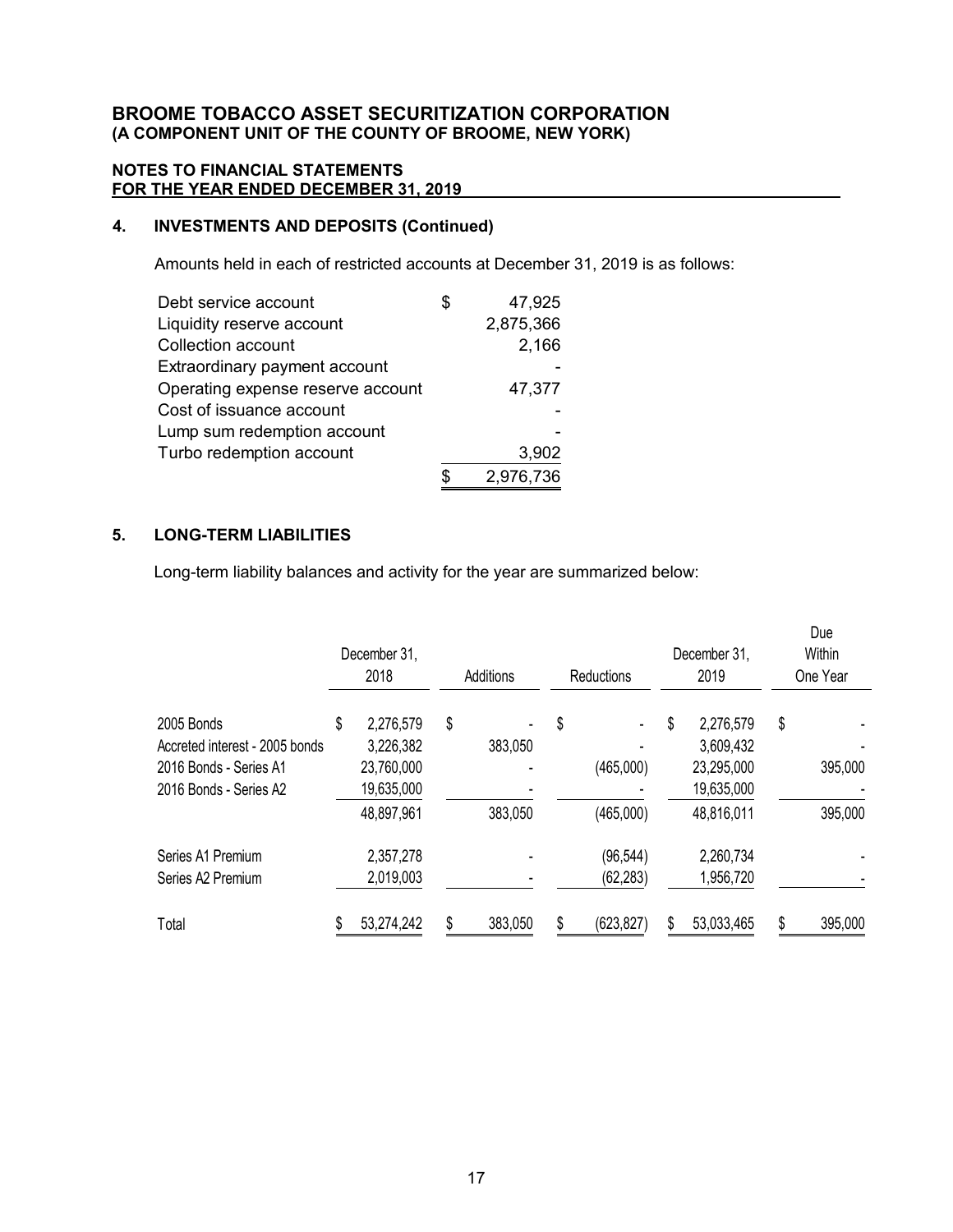### **NOTES TO FINANCIAL STATEMENTS FOR THE YEAR ENDED DECEMBER 31, 2019**

# **5. LONG-TERM LIABILITIES (Continued)**

# **2005 Bonds**

On November 29, 2005, Broome TASC, along with twenty-three other counties, created New York Counties Tobacco Trust V (NYCTT V) to issue \$199,375,348 in aggregate principal Tobacco Settlement Pass-Through Bond-Series 2005 with a final maturity value of \$700,630,000. The Series 2005 NYCTT Bonds represent a direct, pass-through interest in corresponding Tobacco Asset Securitization Corporation (TASC) bonds held by NYCTT V and were subordinate to the 2001 Series bonds. The debt is payable from pledged Tobacco Settlement Rights and investment earnings on amounts on deposit. The Series 2005 Bonds are also payable from certain amounts released from Reserve Accounts upon retirement of the prior bonds. The bonds bear interest at rates ranging from 6.00% to 7.15%. Broome TASC issued \$16,240,482 in four series (S1, S2, S3, and S4) with a final maturity value of \$62,952,634. During 2019, interest of \$383,050 accreted on these bonds. There are no scheduled principal or interest payments on the Series 2005 bonds outside of their final maturity dates. The 2005 Bonds are subordinate to the 2016 Bonds. During fiscal year 2016, the S-1, S-2 and S-4 series were defeased by the 2016 Bonds.

### **2016 Bonds**

On September 22, 2016 (closing), Broome TASC, along with seven other counties, created a trust known as New York Counties Tobacco Trust VI (Trust VI). Trust VI issued \$293,255,000 in aggregate principal Tobacco Settlement Pass-Through Bonds Series 2016. Broome TASC participated in the \$250,885,000 Series 2016A through the issuance of \$44,190,000 in term bonds whose proceeds were used to currently refund the 2001 Bonds and certain 2005 Bonds as follows:

- The proceeds of the \$24,555,000 Series A-1 bonds were used to currently refund \$24,555,000 in 2001 Bonds. Pursuant to the Purchase and Exchange agreement between Broome TASC and the 2001 Bond Holders, at closing, the Bond Holders tendered \$24,555,000 in 2001 Bonds in exchange for \$24,555,000 in Series A-1 bonds. The Series A-1 interest rates and final maturity dates were the same as the tendered 2001 Bonds.
- The proceeds of the \$19,635,000 Series A-2 bonds, in addition to certain other funds as described below, were used to currently refund \$8,845,000 in 2001 Bonds and currently refund \$43,411,883 in principal and accreted interest of the 2005 bonds.

Broome TASC deposited \$9,043,873 in an irrevocable escrow account to redeem, on October 24, 2016, \$8,845,000 in 2001 Bonds plus accrued interest due thereon.

Additionally, \$17,658,127 of bond proceeds and other funds noted below, were used to completely defease the S1, S2, and S4 series of the 2015 Bonds. At closing, \$5,488,881 was used to redeem at 101% the accreted value of \$5,431,887 (\$2,853,273 in principal and \$2,578,613 in accreted interest) of the S1 series. Broome TASC used \$12,685,591 of bond proceeds and other funds noted below, to purchase at negotiated prices pursuant to a Purchase and Exchange Agreement between the bond holders and Broome TASC, all of the S2 and S4 Bonds. Broome TASC was able to defease at closing \$24,016,093 of accreted value (\$11,110,630 in principal and \$12,905,463 in accreted interest) of the S2 and S3 bonds.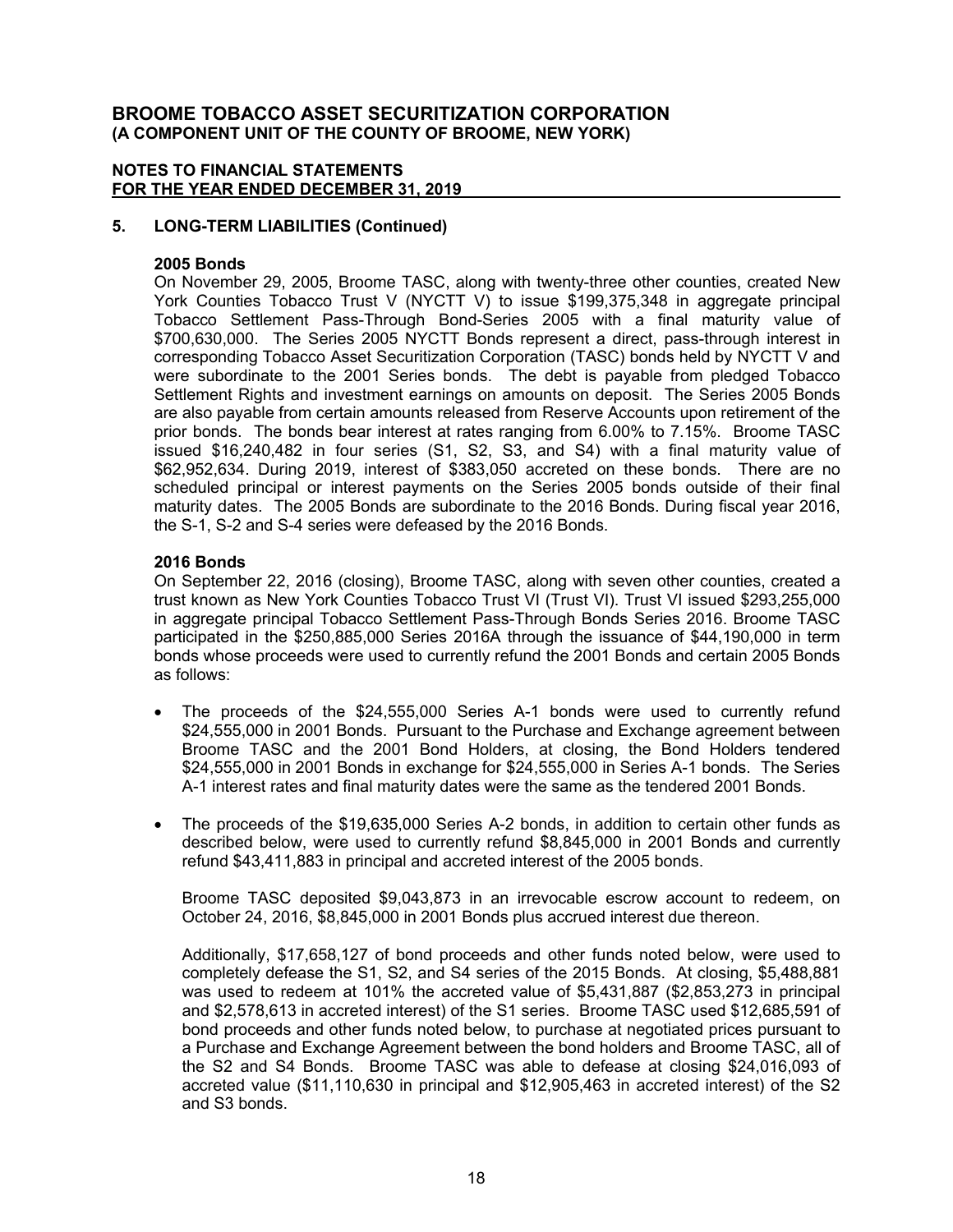### **NOTES TO FINANCIAL STATEMENTS FOR THE YEAR ENDED DECEMBER 31, 2019**

# **5. LONG-TERM LIABILITIES (Continued)**

In addition to the bond proceeds, Broome TASC received an exchange premium on the series A-1 Bonds of \$2,574,502, a premium of \$2,159,140 on the A-2 Bonds, a termination payment of \$2,850,500 from a 2001 forward delivery agreement on the 2001 liquidity reserve account and was able to release \$4,927,367 from 2001 Bond reserve accounts. \$7,067,000 of these amounts was used in the Series A-2 defeasance transaction. The remainder was used to establish a liquidity reserve account for the Series A-1 Bonds, establish an operating expense reserve account, pay for the cost of issuance, and distribute \$1 million to the County.

The refunding transaction resulted in a gain in fiscal year 2016 equivalent to the difference between the carrying amount of the bonds refunded (\$62.5 million) and the amount deposited into the irrevocable escrow account (\$51.0 million). This accounting gain on refunding of \$11,476,822 has been recorded as a deferred inflow of resources and is amortized on a straight-line basis over the life of the 2016 Series A-2 bonds. Amortization for the year ended December 31, 2019 was \$331,062 and is included as a component of interest expense.

The premiums received on the issuance of the 2016 bonds are included as a component of long-term debt and are amortized on a straight-line basis over the life of the respective debt. Amortization expense for the year ended December 31, 2019 was \$158,827 and is included as a component of interest expense.

The following is a summary of Broome TASC's bonds payable for the year ended December 31, 2019:

|                                                      | <b>Issue Date</b> | Final<br>Maturity | Interest<br>Rate |    | <b>Balance</b> |
|------------------------------------------------------|-------------------|-------------------|------------------|----|----------------|
| 2005 Bonds - S3 Series (including accreted interest) | 11/2005           | 6/1/2055          | 6.850%           | S  | 5,886,011      |
| 2016 Series A-1 Term Bonds                           | 9/2016            | 6/1/2035          | 5.625%           | \$ | 10,310,000     |
| 2016 Series A-1 Term Bonds                           | 9/2016            | 6/1/2043          | 5.750%           | \$ | 12,985,000     |
| 2016 Series A-2 Term Bonds                           | 9/2016            | 6/1/2045          | 5.000%           | \$ | 6,560,000      |
| 2016 Series A-2 Term Bonds                           | 9/2016            | 6/1/2051          | 5.000%           | S  | 13,075,000     |
|                                                      |                   |                   |                  |    | 48,816,011     |

The Series 2005 Bonds are capital appreciation bonds, upon which the investment return on the investment principal is reinvested at a compounded rate until maturity. There are no scheduled principal and interest payments on these bonds other than their respective maturity dates, at which time a single payment is made representing principal and investment return. The following is a summary of the amount of accretion on the Series 2005 capital appreciation bonds assuming the projected debt service amortization:

|                      | Present Value of<br>Principal |  | Accreted<br><b>Interest</b> |  | Face Value of<br><b>Bond</b> |  |
|----------------------|-------------------------------|--|-----------------------------|--|------------------------------|--|
| 2005 Bonds S3 Series | 2,276,579                     |  | 2,609,432                   |  | 4.886.011                    |  |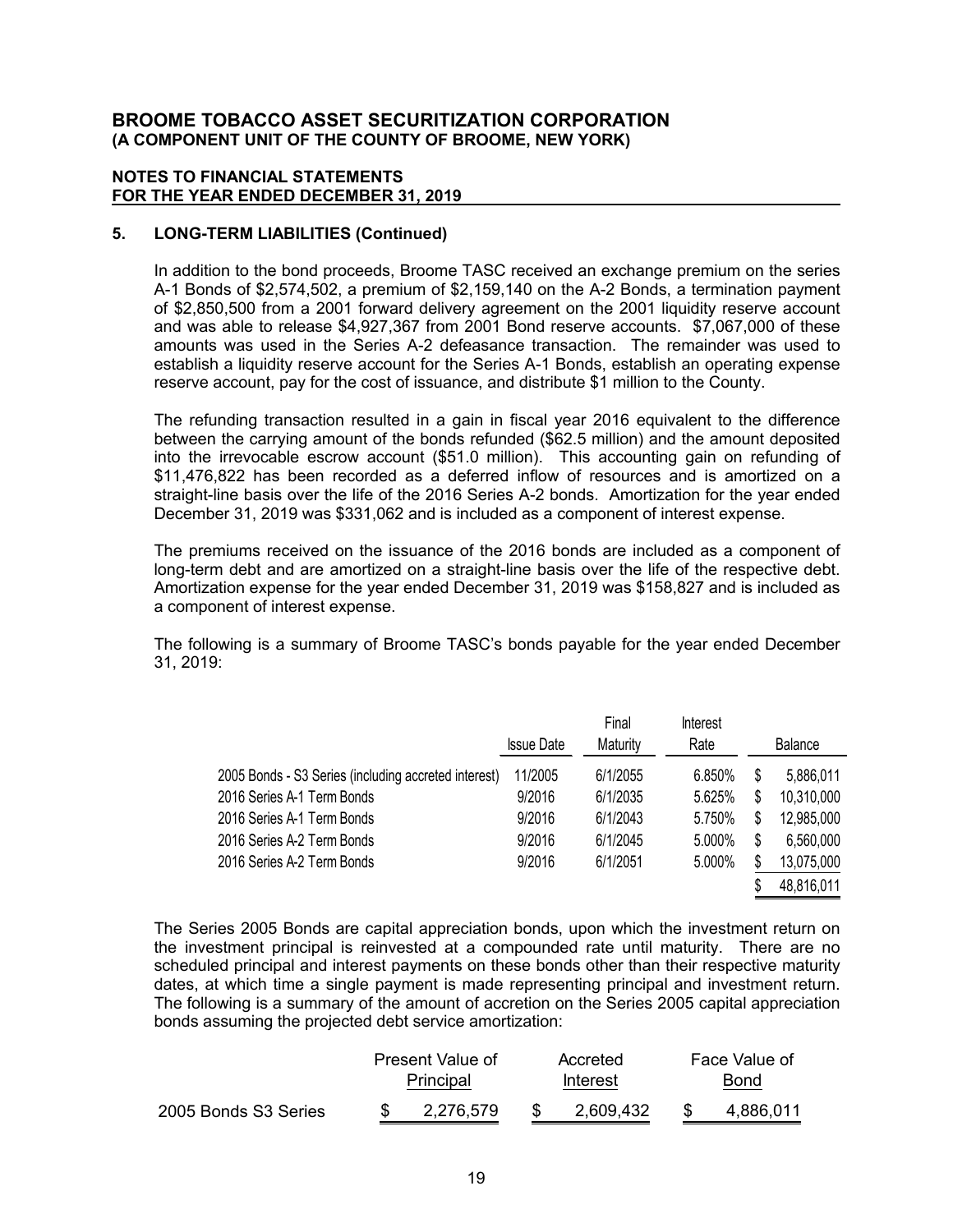### **NOTES TO FINANCIAL STATEMENTS FOR THE YEAR ENDED DECEMBER 31, 2019**

# **5. LONG-TERM LIABILITIES (Continued)**

Depending on the extent of actual collections from the TSR payments and availability of funds, Broome TASC has covenanted to make debt service payments on the Series 2005 Bonds in accordance with a Turbo Redemption Payments schedule that allows for increased payments and a final maturity of June 1, 2029. Broome TASC's future Turbo Redemption Payments on the Series 2005 Bonds – S3 Series are as follows:

|              | Present Value of<br>Principal |   | <b>Interest</b>        |   | Total                  |
|--------------|-------------------------------|---|------------------------|---|------------------------|
| 2028<br>2029 | 1,292,656<br>983,923          | S | 4,594,137<br>3,808,936 | S | 5,886,793<br>4,792,859 |
| Total        | 2,276,579                     |   | 8,403,073              |   | 10,679,652             |

The original term bond structuring payment due in 2020 was \$575,000. Broome TASC's 2016 term bonds have final maturities as show in the table above. Broome TASC's estimated principal and interest payments at December 31, 2019, which have been modified from the original term bond structuring amortization schedule based on actual payment made on the Series 2016 bonds are as follows:

| Year Ended | Principal     |    | Interest   |
|------------|---------------|----|------------|
| 2020       | \$<br>395,000 | \$ | 2,482,278  |
| 2021       | 605,000       |    | 2,269,091  |
| 2022       | 645,000       |    | 2,233,934  |
| 2023       | 680,000       |    | 2,196,669  |
| 2024       | 720,000       |    | 2,157,294  |
| 2025-2029  | 4,285,000     |    | 10,109,374 |
| 2030-2034  | 5,495,000     |    | 8,729,188  |
| 2035-2039  | 6,780,000     |    | 6,979,038  |
| 2040-2044  | 8,355,000     |    | 4,855,775  |
| 2045-2049  | 10,225,000    |    | 2,503,625  |
| 2050-2051  | 4,745,000     |    | 239,875    |
|            | 42,930,000    |    | 44,756,141 |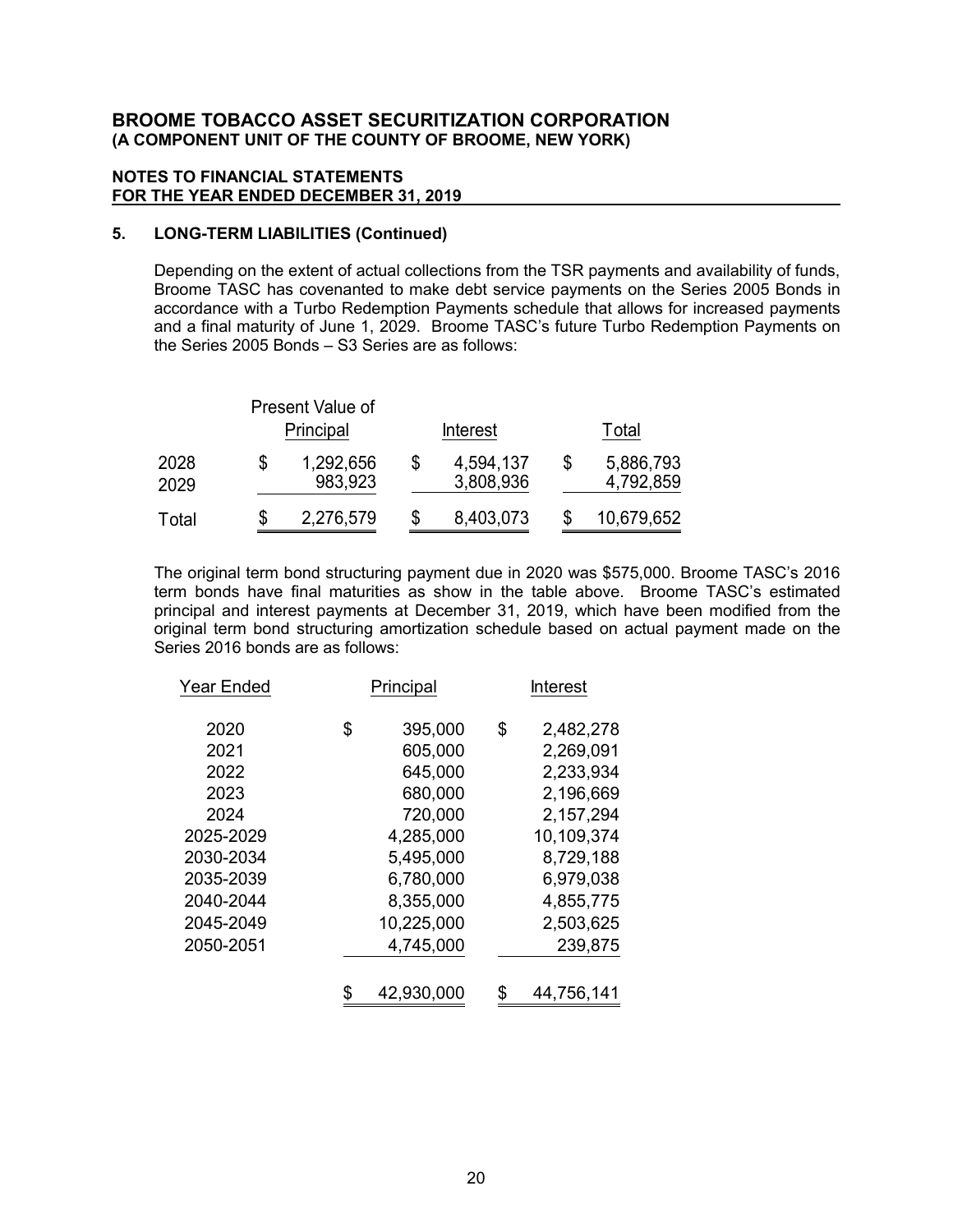#### **NOTES TO FINANCIAL STATEMENTS FOR THE YEAR ENDED DECEMBER 31, 2019**

#### **5. LONG-TERM LIABILITIES (Continued)**

Depending on the extent of actual collections from TSR payments and availability of funds, Broome TASC has agreed to make principal payments in accordance with a Turbo Redemption payment schedule that allows for increased payments and a final maturity of June 1, 2035 on the Series 2016 Bonds as follows.

| <b>Year Ended</b> |    | Principal  |    | <b>Interest</b> |  |  |
|-------------------|----|------------|----|-----------------|--|--|
| 2020              | \$ | 2,865,000  | \$ | 2,263,747       |  |  |
| 2021              |    | 1,680,000  |    | 2,099,919       |  |  |
| 2022              |    | 1,765,000  |    | 2,003,028       |  |  |
| 2023              |    | 1,875,000  |    | 1,900,653       |  |  |
| 2024              |    | 1,980,000  |    | 1,792,231       |  |  |
| 2025-2029         |    | 11,985,000 |    | 7,047,804       |  |  |
| 2030-2034         |    | 16,145,000 |    | 3,269,919       |  |  |
| 2035-2039         |    | 4,635,000  |    | 115,847         |  |  |
|                   |    |            |    |                 |  |  |
|                   | \$ | 42,930,000 | S  | 20,493,148      |  |  |

## **6. TRANSACTIONS WITH THE COUNTY OF BROOME**

In addition to setting forth the terms and conditions of the sale and purchase of the TSRs, the Purchase and Sale Agreement also provides for separate consideration to retain the County to act as Administrator with respect to the preparation of all reports and other instruments and documents that it is the duty of Broome TASC to prepare, execute, file or deliver pursuant to the Bond Indenture and the related agreements.

The Purchase and Sale Agreement also contemplates the lease by Broome TASC of office space from the County, and the sharing of overhead and operating services and expenses (including shared employees, consultants and agents and reasonable legal and auditing expenses) on the basis of actual use or value of such services, or otherwise on a basis reasonably related thereto. The cost to Broome TASC for these County-provided services was \$4,054 for the year ended December 31, 2019.

#### **7. CONTINGENCIES**

During 2001, Broome TASC purchased the rights to receive TSRs from the County. There are a number of risks associated with receipts of such TSRs, including litigation affecting participating manufacturers, and possible bankruptcy as a result thereof, the decline in cigarette consumption, and future adjustments to the calculation of the TSRs. Broome TASC's financial existence is contingent upon receiving TSRs from the tobacco manufacturers.

#### **8. SUBSEQUENT EVENT**

As of the date of this report, the United States is in the midst of a national health emergency related to a virus, commonly known as novel coronavirus (COVID-19). The overall consequences of COVID – 19 on a national, regional and local level are unknown, but it has the potential to result in a significant economic impact. The impact of this situation on the Corporation and its future results and financial position is not presently determinable.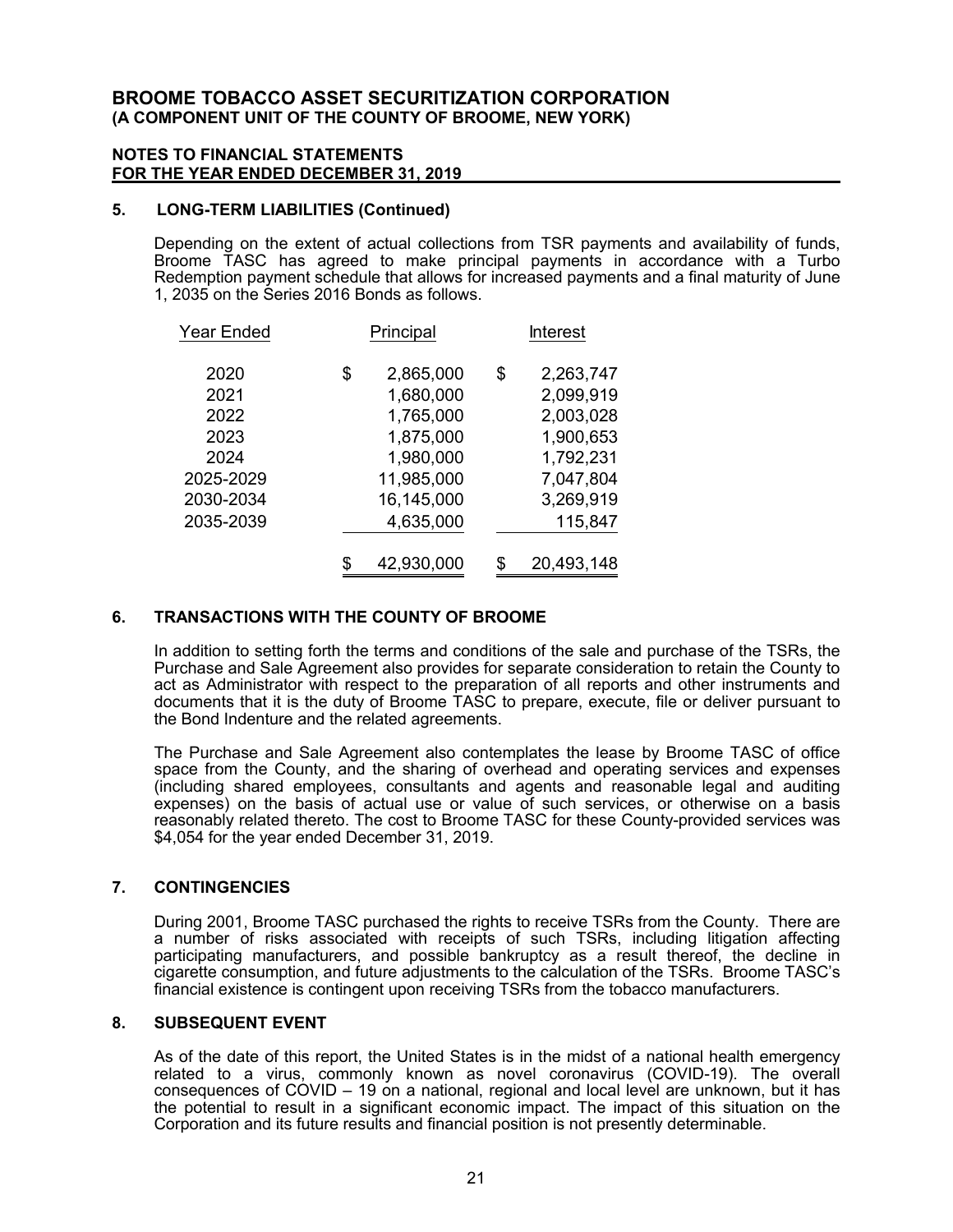# **INDEPENDENT AUDITOR'S REPORT ON INTERNAL CONTROL OVER FINANCIAL REPORTING AND ON COMPLIANCE AND OTHER MATTERS BASED ON AN AUDIT OF FINANCIAL STATEMENTS PERFORMED IN ACCORDANCE WITH** *GOVERNMENT AUDITING STANDARDS*

April 20, 2020

To the Board of Directors Broome Tobacco Asset Securitization Corporation:

We have audited, in accordance with the auditing standards generally accepted in the United States of America and the standards applicable to financial audits contained in *Government Auditing Standards* issued by the Comptroller General of the United States, the financial statements of the governmental activities and the major fund of Broome Tobacco Asset Securitization Corporation (Broome TASC), a component unit of the County of Broome, New York, as of and for the year ended December 31, 2019, and the related notes to the financial statements, which collectively comprise Broome TASC's basic financial statements, and have issued our report thereon dated April 20, 2020.

### **Internal Control Over Financial Reporting**

In planning and performing our audit of the financial statements, we considered Broome TASC's internal control over financial reporting (internal control) to determine the audit procedures that are appropriate in the circumstances for the purpose of expressing our opinions on the financial statements, but not for the purpose of expressing an opinion on the effectiveness of Broome TASC's internal control. Accordingly, we do not express an opinion on the effectiveness of Broome TASC's internal control.

A *deficiency in internal control* exists when the design or operation of a control does not allow management or employees, in the normal course of performing their assigned functions, to prevent, or detect and correct, misstatements on a timely basis. A *material weakness* is a deficiency, or a combination of deficiencies, in internal control, such that there is a reasonable possibility that a material misstatement of the entity's financial statements will not be prevented, or detected and corrected on a timely basis. A *significant deficiency* is a deficiency, or a combination of deficiencies, in internal control that is less severe than a material weakness, yet important enough to merit attention by those charged with governance.

Our consideration of internal control was for the limited purpose described in the first paragraph of this section and was not designed to identify all deficiencies in internal control that might be material weaknesses or significant deficiencies. Given these limitations, during our audit we did not identify any deficiencies in internal control that we consider to be material weaknesses. However, material weaknesses may exist that have not been identified.

6 Wembley Court Albany, New York 12205 p (518) 464-4080 f (518) 464-4087

www.bonadio.com